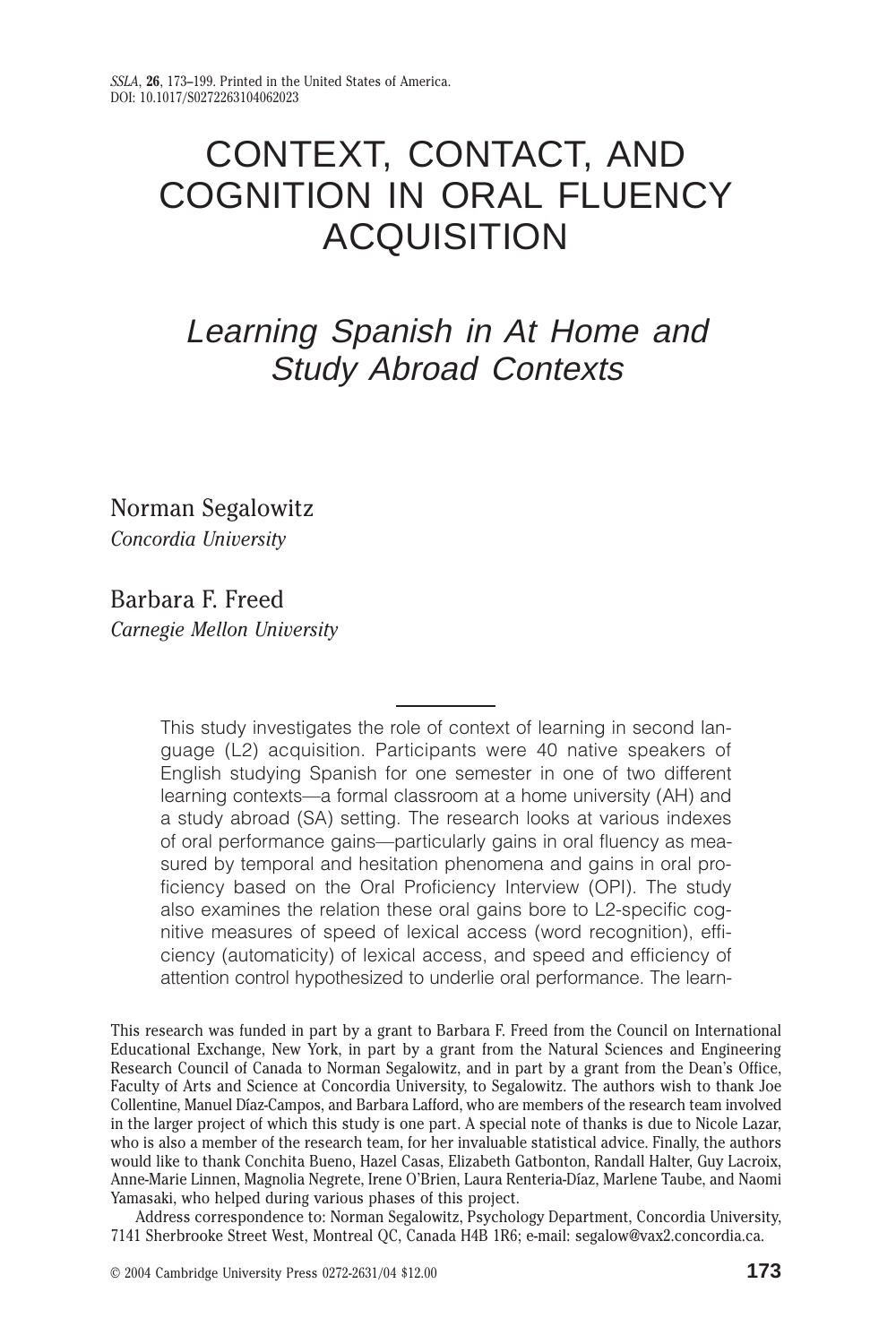ers also provided estimates of the number of hours they spent in extracurricular language-contact activities. The results show that in some respects learners in the SA context made greater gains, both in terms of temporal and hesitation phenomena and in oral proficiency as measured by the OPI, than learners in the AH context. There were also, however, significant interaction effects and correlational patterns indicating complex relationships between oral proficiency, cognitive abilities, and language contact. The results demonstrate the importance of the dynamic interactions that exist among oral, cognitive, and contextual variables. Such interactions may help explain the enormous individual variation one sees in learning outcomes, and they underscore the importance of studying such variables together rather than in isolation.

Do adult second language  $(L2)$  learners benefit more when learning in one context compared to another? For example, are there differences in the language gains made by students who combine formal language study with interaction in the native speech community—as in a study abroad (SA) context—compared to the gains made by students learning in the formal classroom context in their home community? Recently, investigators have looked at the effects on language learning success of study abroad<sup>1</sup> (Brecht, Davidson,  $&$  Ginsberg, 1995; DeKeyser, 1991; Freed, 1995; Harley & Hart, 2002; Lafford, 1995; Lapkin, Hart, & Swain, 1995). It is generally assumed that study abroad should confer greater benefits because students have greater access to native speakers (NSs). In a SA context, learners encounter more—and more varied—opportunities to use the language outside the classroom, and they are regularly exposed to the L2 more intensively through the local media than they would be "at home." However, they may not always avail themselves of the opportunities found in SA contexts, Students may be overwhelmed by the amount, delivery rate, and complexity of the language that surrounds them, especially when their NS interlocutors do not accommodate by adjusting their speech to the students' linguistic limitations (as in "foreigner talk"). Rather than simply asking research questions about which context is better, it may be more fruitful to inquire into the dynamics of learner-context interactions that can result in one learning environment holding advantages for some learners but not for others. The insights to be gained from this approach have the potential of indicating how various learning contexts—SA, at home (AH), or others—can be made more effective for promoting gains in oral performance.

Numerous linguistic variables could be selected as the object of study for such an investigation. Given that both oral fluency and oral proficiency are two features of language use that have previously been shown to be sensitive to contextual variables (Brecht et al., 1995; Freed 1995; Freed, Segalowitz,  $&$ Dewey, this issue; Lafford, 1995; Magnan, 1986), we decided to focus specifically on these two related but distinct aspects of L2 learning.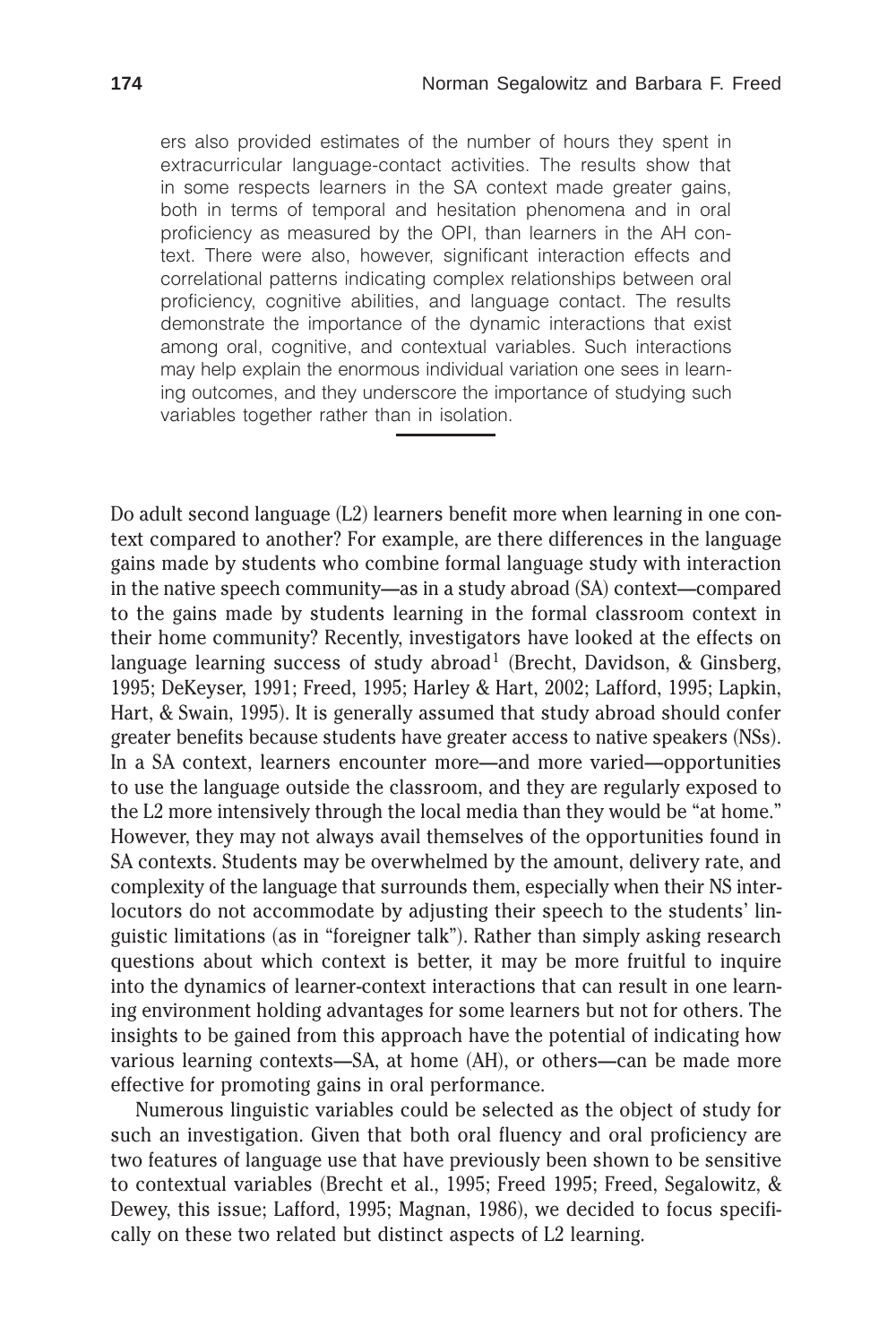In this study, we examined the relationship between learning context and gains in oral performance (proficiency and fluency) in an L2, as well as some of the cognitive processing skills mediating the relationship between learning context and oral gains. The study involved adult English speakers learning Spanish in two different contexts—AH and SA, Our study enabled us to investigate some of the interactions between psychological and contextual factors and their impact on oral development. In particular, we examined the interactions between three main sets of variables: learning context, oral production abilities, and L2-relevant cognitive processing abilities+ We looked at these as a function of learning taking place in AH and SA contexts over the course of one semester. These three sets of variables are described in turn.

## **ORAL PERFORMANCE VARIABLES**

The terms *oral proficiency* and *oral fluency*, as widely used in the literature, refer to multidimensional constructs and are not always used consistently (see Freed, Segalowitz, et al., this issue, and Koponen & Riggenbach, 2000, for discussions of this problem). In our study, we use the term *oral proficiency* to refer specifically to the ratings provided by the Oral Proficiency Interview (OPI). We use *oral fluency* to refer to those aspects of oral performance having to do with the fluidity or "smoothness" of language use (Freed, 1995). We operationalized fluency in terms of four temporal or hesitation-based measures: speech rate, mean run length containing no silent pauses or hesitations greater than 400 ms, mean run length containing no filled pauses (e.g., *um*, *ah*), and longest run containing no silent or filled pauses. We also obtained measures of the total number of words spoken, the duration of speech, and the length of the longest turn within an 8-minute sample of student speech.

In general terms, these eight indexes were obtained as follows (see the "Methods" section for details). Trained testers recorded the OPI given to all participants. The interviewer provided a global rating of the participant's oral proficiency, using a well-established scale for such judgments. Extracts of 4 minutes' duration were taken from the interview recordings at the beginning  $(pretest)$  and end  $(posttest)$  of the semester for a total of 8 minutes. These samples, derived from the OPI, became our speech corpus. They were transcribed to enable us to count words and filled pauses, and the recordings were acoustically analyzed for the temporal and hesitation features required for computing the fluency measures.

## **COGNITIVE PROCESSING ABILITY**

There are several ways to think about how cognitive processing abilities might underlie L2 learning. One is to focus on factors related to language learning aptitude (Carroll, 1981; Robinson, 2002; Skehan, 2002). Aptitude refers to a learner's basic cognitive disposition or readiness for language learning, such as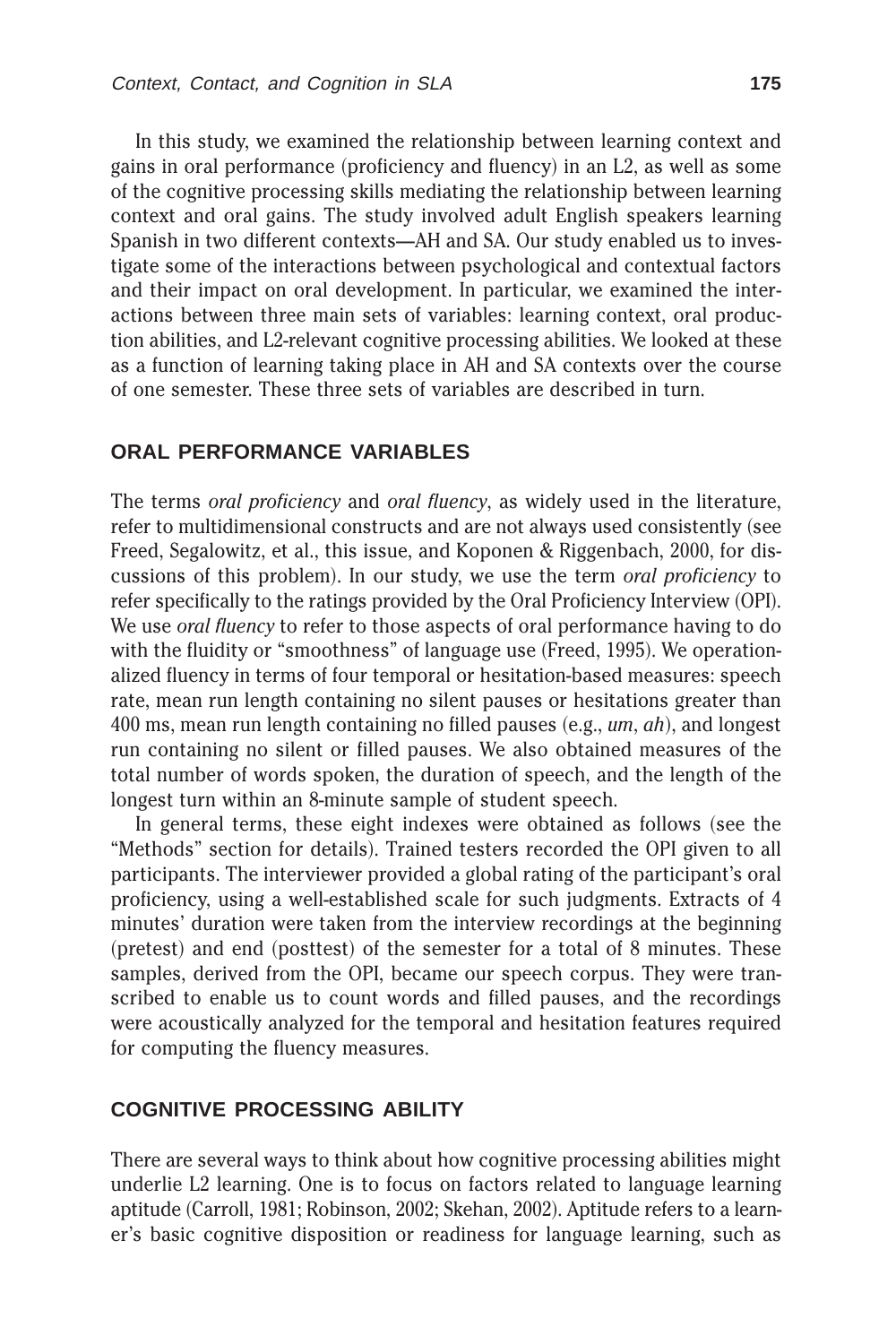phonetic coding ability, rote learning capacity, and sensitivity to grammatical features (see, e.g., Harley & Hart, 2002, and Ross, Yoshinaga, & Sasaki, 2002, for studies of aptitude and context of learning; Brecht et al., 1995, and Freed, 1995, reported no relationship between Modern Language Aptitude Test aptitude and oral gains in a SA context). Aptitude factors are assumed to be unchanging characteristics of the individual (although see, e.g., Sternberg,  $2002$ , who suggested that aptitude is at least partly learned and trainable). Other researchers have focused on cognitive learning strategies  $(e.g., O'Malley & Cha$ mot, 1990) that include metacognitive strategies to attend to input in particular ways. Such aptitude and strategy approaches have in common their focus on cognitive factors that shape the course of learning in general. However, these factors do not necessarily directly underlie real-time oral performance, especially the temporal and hesitation phenomena that underlie fluency.

In this study we took a different approach. We focused instead on cognitive processing abilities that are likely to be directly implicated in real-time oral performance—in particular, with the four temporal or hesitation-based measures of fluency described previously. In taking this approach, we took a cue from the skill-acquisition literature that has been concerned with how cognitive processing abilities underlie expert performance (e.g., Ackerman, 1988, 1989; Shebilske, Goettl, & Regian, 1999). These are cognitive abilities that potentially interact with learning experiences in a dynamic way, both affecting the course of oral performance gains and being affected by learning experiences themselves. The cognitive variables included here were speed and efficiency of lexical access, and speed and efficiency of attention control. These cognitive variables have been discussed both in the context of L2 performance ~DeKeyser, 2001; Johnson, 1996; Schmidt, 1992; Segalowitz, 1997, 2000, 2003; Segalowitz & Hulstijn, in press; Segalowitz, O'Brien, & Poulsen, 1998; Segalowitz & Segalowitz, 1993) as well as in the context of first language  $(L1)$  speaking and reading fluency, where many of the same performance issues arise, given that speed, accuracy, and smoothness are the hallmarks of good performance in speech and reading (Berninger, Abbott, Billingsley, & Nagy, 2001; Levelt, 1989; Perfetti, 1985). In this study, we obtained L2-specific measures of these variables as described in the following.

Speed of processing was indexed by reaction time  $(RT)$  in the tasks used. Speed of L2 processing was indexed by partialling out L1 from L2 RTs, thus controlling for individual differences in general speed of processing that would be reflected in L1 performance as well. The residualized score provided an L2-specific index of processing speed that could be expected to improve as a function of learning and practice over time.

Efficiency of processing was indexed by the coefficient of variation  $(CV)$  of the RT—that is, the standard deviation of an individual's RTs divided by that person's mean RT. The CV provides a measure of response-time variability adjusted for overall speed of response. Differences in CV reflect differences in variability that are not directly tied to the overall magnitude of the response time. The CV can thus be viewed as the standard deviation per millisecond of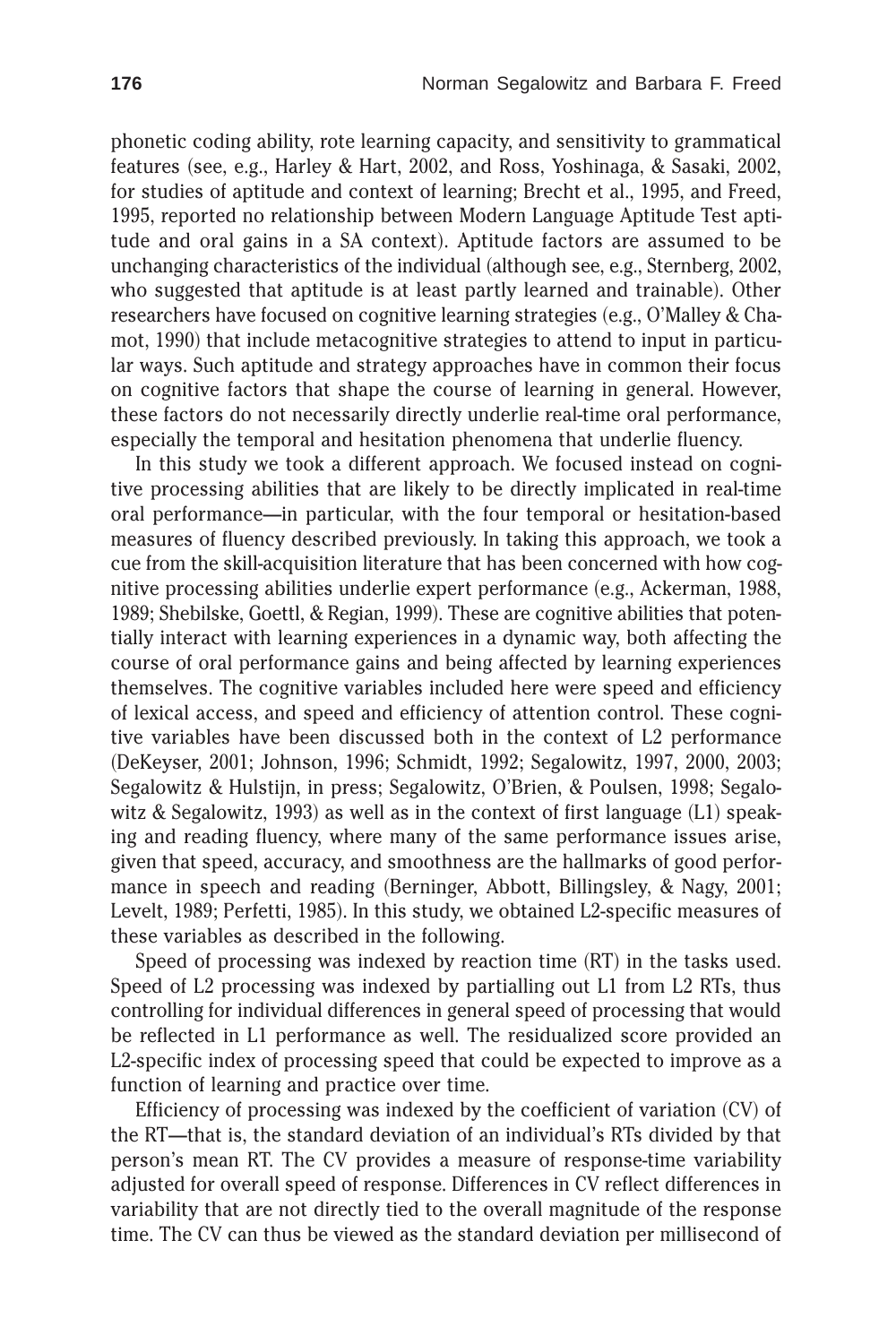RT. The CV reflects the relative noisiness of the processes underlying a person's response time. A low CV indicates responding that is more temporally stable after adjusting for overall speed of responding, compared to a high CV. In other words, a change in the direction of lower variability reflected in a lower CV indicates that something more than simple speed-up must have occurred and that some kind of restructuring must have taken place. The CV can thus also be interpreted as a measure of automatization, where a change in CV distinguishes changes in RT due to restructuring of underlying processes (a qualitative increase in processing efficiency; automatization) from changes in RT due to simple speed-up of those processes (a quantitative increase in speed without restructuring; Segalowitz & Segalowitz, 1993; Segalowitz, Segalowitz, & Wood, 1998). L2-specific processing efficiency was indexed by partialling out L1 from L2 CVs, thus adjusting for individual differences in general cognitive efficiency that would be reflected in L1 performance as well+

It was hypothesized that speed and efficiency of L2-specific lexical access and attention control would be related to oral fluency in various ways. For example, being able to access meanings quickly and efficiently should enhance speech rate and reduce hesitations and interruptions that characterize less fluent speech. It was also hypothesized that these cognitive variables might serve as readiness factors for oral gains because to make use of language input the learner has to be able to process that input well. If processing abilities are below some threshold level of readiness, then gains in oral performance may not occur. Thus, for example, in the SA context the demands of communicating with NSs might be too challenging for learners with cognitive abilities below some threshold level, resulting in their being overwhelmed by their experiences. Similar learners in a less challenging AH context may not be overwhelmed and perhaps even advantaged.

#### **Learning Context**

What most differentiates SA from AH learning contexts is the availability in SA contexts of opportunities to interact with NSs. In this study, such contact was indexed in several ways. One involved variables reflecting the amount of selfreported out-of-class L2 communicative activities in the four basic skill domains of speaking, listening, reading, and writing. High levels of contact in these areas can be expected, among other things, to provide practice leading to various types of language gain. Language contact activities may also lead to cognitive gains in lexical access and language-relevant forms of attention control, abilities that we hypothesized to underlie oral fluency. In addition to activities in the four basic skill areas, we were also interested specifically in contact with the home-stay family, a special feature of the SA context. Finally, to the extent that learners freely choose whether to make use of opportunities to communicate in the L2 outside class, it may be that their starting levels of cognitive processing ability and their prior oral ability in the L2 shape these choices+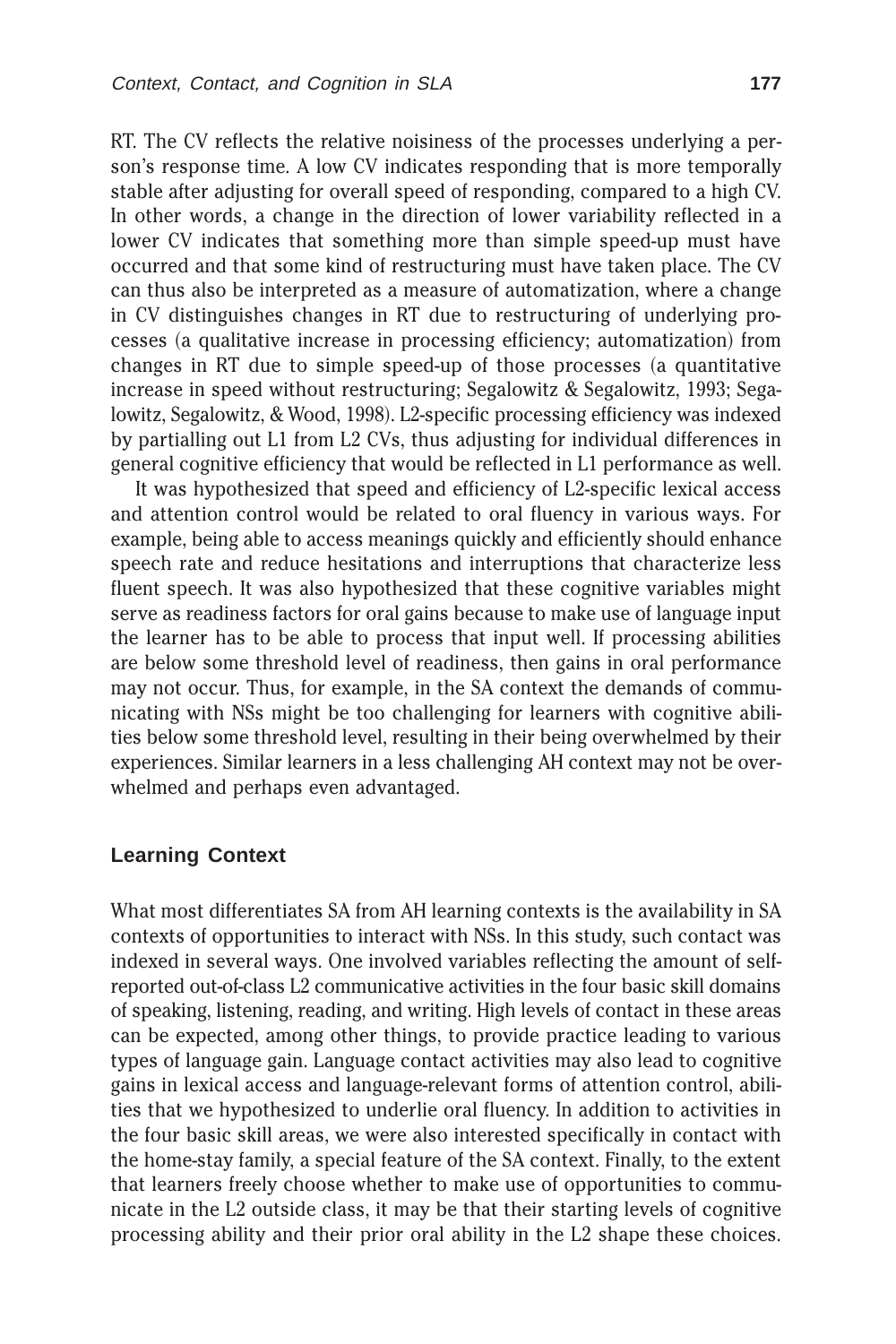For example, high-ability learners might seek out opportunities, and lowability learners might choose to limit their contact. We investigated these possibilities.

The specific goals of this study can be summarized by the following four sets of questions:

- 1. Oral performance gains, learning context, and language contact: Do AH and SA learning contexts differentially support gains in oral performance? To what extent are context-based differences in oral performance gains associated with time-ontask factors related to in-class and reported extracurricular activities? Is the impact of such time-on-task factors different in AH and SA environments?
- 2. Cognitive processing ability gains, learning context, and language contact: Does learning in AH and SA contexts lead to similar gains in cognitive processing abilities that are hypothesized to underlie L2 oral performance—in particular, in speed and efficiency of lexical access and attention control? To what extent are gains in these cognitive abilities associated with time-on-task factors?
- 3. Oral performance gains, initial levels of oral and cognitive processing ability, and learning context: Are oral performance gains related to initial oral and cognitive processing abilities? Is this relationship the same in the AH and SA contexts? Are there readiness or threshold effects in the way oral and cognitive processing abilities relate to oral performance gains?
- 4. Language contact, initial levels of oral performance and cognitive processing ability, and learning context: Do initial oral performance and cognitive processing abilities influence the choices students make regarding out-of-class language contact activities?

## **METHOD**

### **Participants**

Forty-seven students studying Spanish as an L2 were recruited for this study. $^2$ Criteria for retaining students in the study were the following: English had to be their L1; they had to have studied Spanish as an L2 for at least two semesters; they had to have never studied Spanish abroad before; Spanish was not their heritage language; no one spoke Spanish in their home; and they had to complete all interviews and tests described in the following section. Of the original sample, 40 met all criteria. This final sample consisted of an AH group and a SA group. The AH group included 18 students studying Spanish in an AH program at the University of Colorado in the United States  $(M = 23.39$  years; median  $= 20$ ; *SD*  $= 10.69$ ; 14 females and 4 males). These students were enrolled in only one Spanish language class per week. The SA group consisted of 22 students from the United States commencing a SA semester at the Universidad de Alicante in Spain  $(M = 20.68$  years; median  $= 20$ ; *SD*  $= 1.29$ ; 18 females and 4 males). These students were enrolled in three courses per week in grammar and syntax, reading and writing, and conversation. Of the 22 students, 13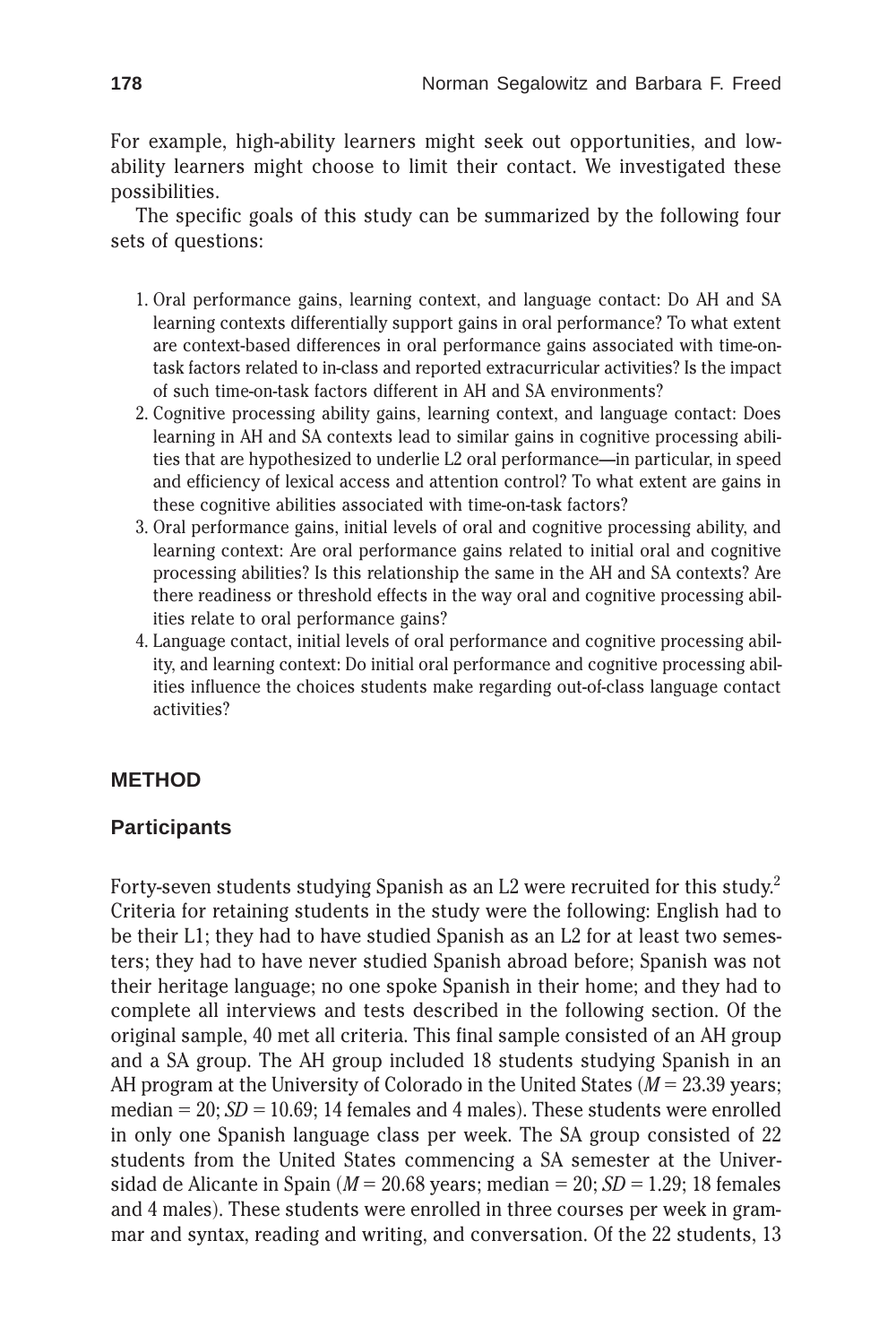took an additional one or two complementary Spanish classes per week on Spanish society and culture for part of the semester.

## **Analysis**

For all analyses, alpha was set at  $.05$ . When an ANOVA was conducted, only higher order significant interaction effects are reported if they explain lower order interactions and main effects. Nonparametric tests were used for analyses involving the OPI because of its ordinal nature. Standard errors of means are shown in parentheses following reports of means in the text and in tables+ One-tailed tests are reported where there was a clear a priori directional hypothesis. Where appropriate, the adaptive False Discovery Rate (FDR) procedure recommended by Benjamini and Hochberg  $(2000)$  was used to protect against Type I errors with multiple tests.

## **General Procedures and Description of Materials**

In week 1, the students were given the pretest version of the Language Contact Profile (LCP; Freed, Dewey, Segalowitz, & Halter, this issue). They were then given the pretest versions of the tape-recorded OPI in Spanish and a set of computer-based cognitive tests of lexical access and attention control+ Thirteen weeks later, all participants completed the posttest version of the LCP, a post-OPI, and a repeat of the cognitive tests. The students also took other tests. These included a test of grammatical knowledge administered at the beginning of the semester and a pretest and posttest of phonological skill (Díaz-Campos, this issue), phonological short-term memory, and writing skill. Students also kept a journal recording their feelings and observations about their language-learning experiences. Finally, at the end of the semester, two members of the project's research team interviewed students in an effort to learn more about their language learning experiences throughout the semester. The results of these tests and additional analyses of the interview data will be presented elsewhere. In the following section, we describe the LCP, the eight measures of oral performance, and the four cognitive measures.

**Language Contact Profile.** The LCP is a multifaceted questionnaire that examines various aspects of a student's language history and language use. It consisted of a 4-page pretest and a 6- to 8-page posttest questionnaire, in English, modified for AH and SA contexts (see Freed, Dewey, et al., this issue, for details).

The language contact data from the LCP were compiled as follows. Each language contact question asked the students to indicate how many days per week and how many hours per day they engaged in each of the four basic language skill activities—speaking, reading, writing, and listening—outside class. The product of these two numbers provided an estimate of total time per week for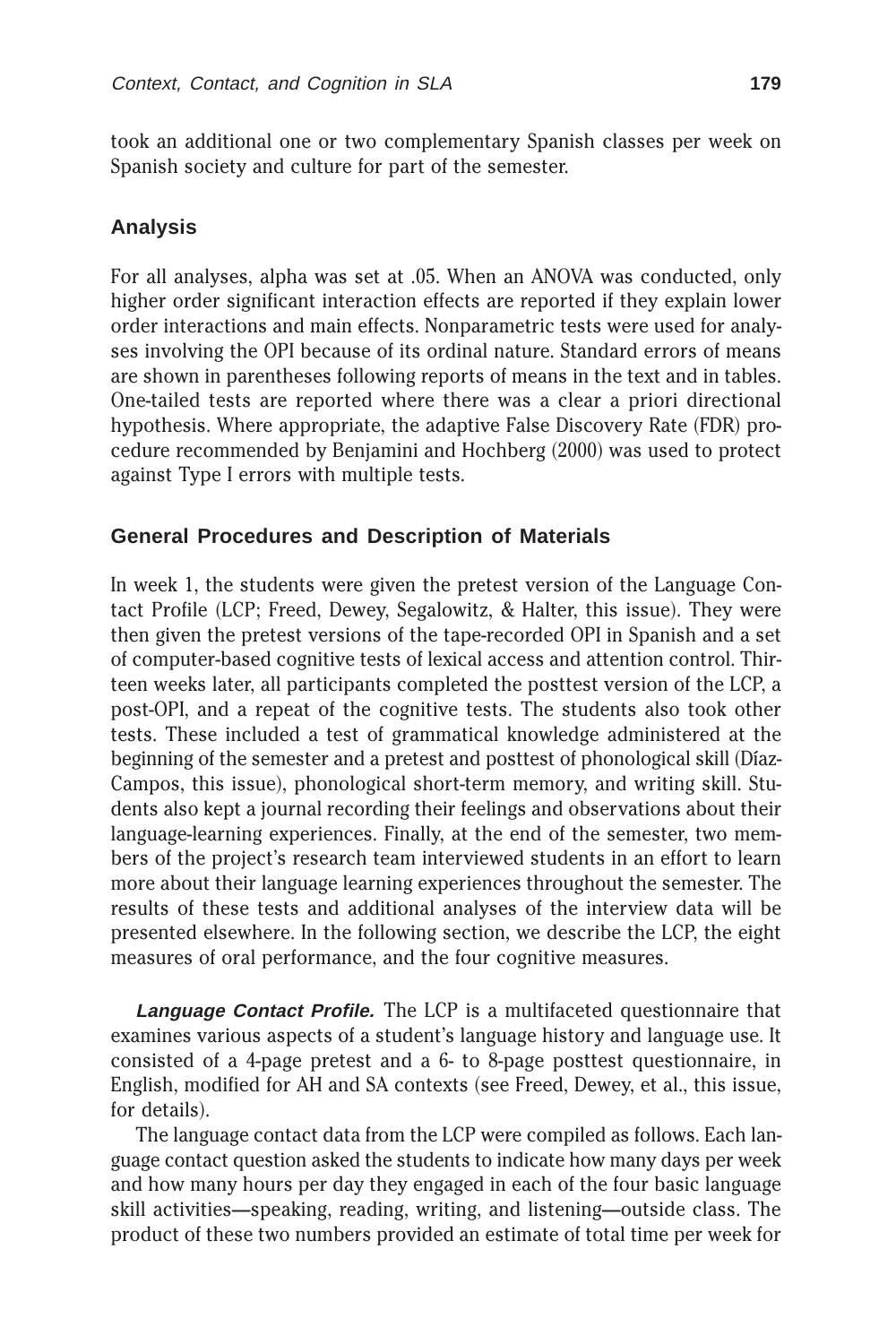each activity. The AH students answered such questions about out-of-class language contact they had in Spanish, and the SA students answered about their contact in Spanish and in English. For the SA group, we also obtained a separate measure of time spent with the home-stay family. The measures of extracurricular language contact time thus included reported hours per week speaking (Speak), reading (Read), writing (Write), listening (Listen) in Spanish, the total number of contact hours  $(Total = sum of the four)$ , and, for the SA group, the time spent in Spanish activities with the home-stay family (Family). Students also described their current Spanish language courses, thus providing information about classroom-based language contact, and answered questions about past learning history.

**Oral Proficiency Interview.** The OPI involved a 20- to 30-minute taperecorded interview given by testers trained and certified by ACTFL (Breiner-Sanders, Lowe, Miles, & Swender, 2000). Four testers participated, one for each context (AH and SA) by test time (pretest and posttest) combination. The interviewers provided OPI ratings that ranged from novice through intermediate to advanced (with low, mid, and high levels for each). The recordings were subsequently digitized and two 2-minute extracts were taken from each interview, yielding 4 minutes of pretest interview and 4 minutes of posttest interview for each student. The first extract started at about minute 7 of the interview, and the second at about minute 12. The extracts began at the beginning of a student turn and always avoided any conversation that came from a role play. These extracts provided the oral corpus used to obtain three other measures of general oral performance (pretest and posttest)—total number of words, duration, and longest turn—and the four oral fluency measures described previously—speech rate, mean length of run without silent pauses of 400 ms or longer, mean length of run without filled pauses, and longest fluent run (no silent or filled pauses).

**Lexical Access.** A semantic classification task requiring lexical access (word recognition) provided the first pair of the cognitive measures. This was a computerized test in which participants made speeded, two-alternative forcedchoice animacy judgments (decide if a word referred to a living or nonliving object) about single nouns presented on a computer screen (e.g., *the boy* = living;  $a\,boat$  = nonliving). This lexical access test had English and Spanish versions. Nouns were presented with definite and indefinite articles to ensure that the English nouns were not interpreted as verbs and to highlight the English or Spanish character of the words. The English words used were generally high in written frequency as given by Quinlan  $(1992)$ —frequencies ranged from 5 to over 300 per million; 80% of the stimuli had a frequency of 10 or higher; items with frequency counts from 5 to 9 were nouns highly familiar to educated English speakers, such as *bicycle*, *spoon*, and *comb*+ A majority of the Spanish stimulus words were translation equivalents of the English stimuli and were judged by two teachers of Spanish as likely to be known by lower level learn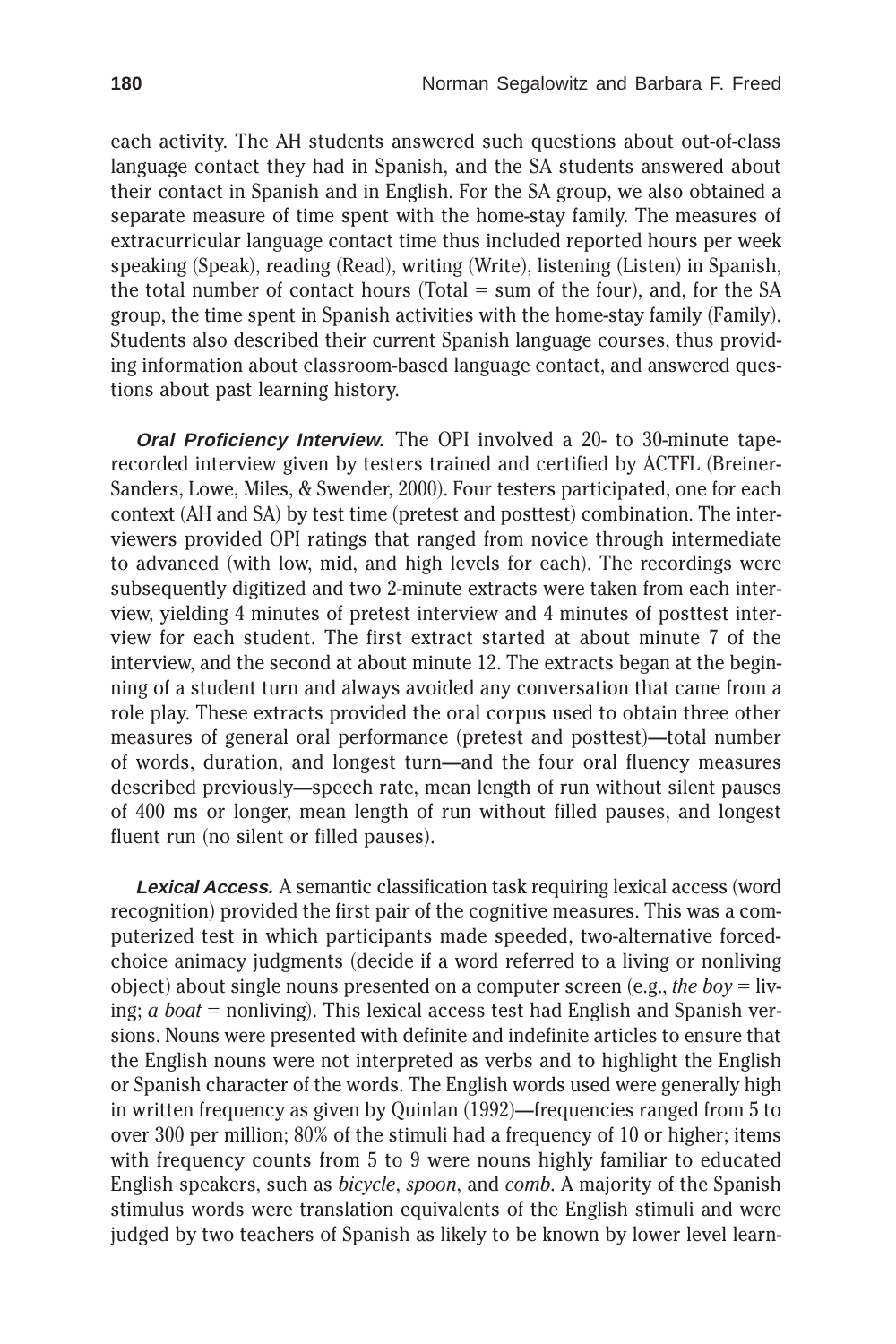ers of Spanish. Spanish frequency norms were not available and would not have been relevant to a language-learning population. (A full list of the words appears in Appendix A.) Reaction times and accuracy were recorded. Each version of the test began with six warm-up trials not included in the analyses followed by 100 experimental trials. The stimulus words were quasi-randomized so that no more than five similar judgment trials occurred in sequence. Participants responded by pressing one of two keys on a numeric keypad, using the right index finger for "living" and the left index finger for "nonliving." The order of the tests—English then Spanish or vice versa—was counterbalanced across participants. The same tests were given at the beginning and end of the semester. At the start of the session, participants performed a practice version to become familiar with the procedures and equipment. In this version, participants made letter-digit judgments to letter and digit stimuli (i.e., no words appeared). The experimental versions of the lexical access test yielded two measures in each language—speed of lexical access (as measured by RT) and efficiency of lexical access (by CV, as previously described).

**Attention Control.** An attention control test provided the second pair of cognitive measures. This was a computerized test involving speeded responses to indicate which of three words on the computer screen matched (repeat condition) or did not match (shift condition) a sample stimulus. The test had English and Spanish versions+ Participants first trained on a practice version in the appropriate language and condition (English and Spanish; repeat and shift). Practice versions contained 20 trials using different stimulus words from the experimental conditions (practice stimuli were names of colors, numbers, buildings, people, and liquids).

Following practice, participants went on to do the corresponding experimental task. First they learned to classify the 20 experimental stimulus words into five specific categories, four words in each—words that could be responses to the questions *To whom? Where? When? How many?* and words that were a form of the verb *to be* (see Appendix B). This task was followed by either the repeat or the shift condition, as appropriate.

In the repeat condition, a category label appeared at the bottom of the screen (e.g., *Where?*) and three words across the top, only one of which was from the category named. The participant pressed one of three buttons on a numeric keypad, using the index, middle, or ring finger of the preferred hand to indicate whether the leftmost, middle, or rightmost word matched the category name. This continued for 12 trials with the same category, and then a new category was announced on the screen and used for the next 13 trials until all five categories were tested, for a total of 64 trials (16 warm-up trials followed by 48 experimental trials). Position of the target was randomly varied, the selection of nontargets was randomly varied in a counterbalanced manner, and the order of the five categories tested was randomized across participants. If the participant made an error, the computer gave audible feedback.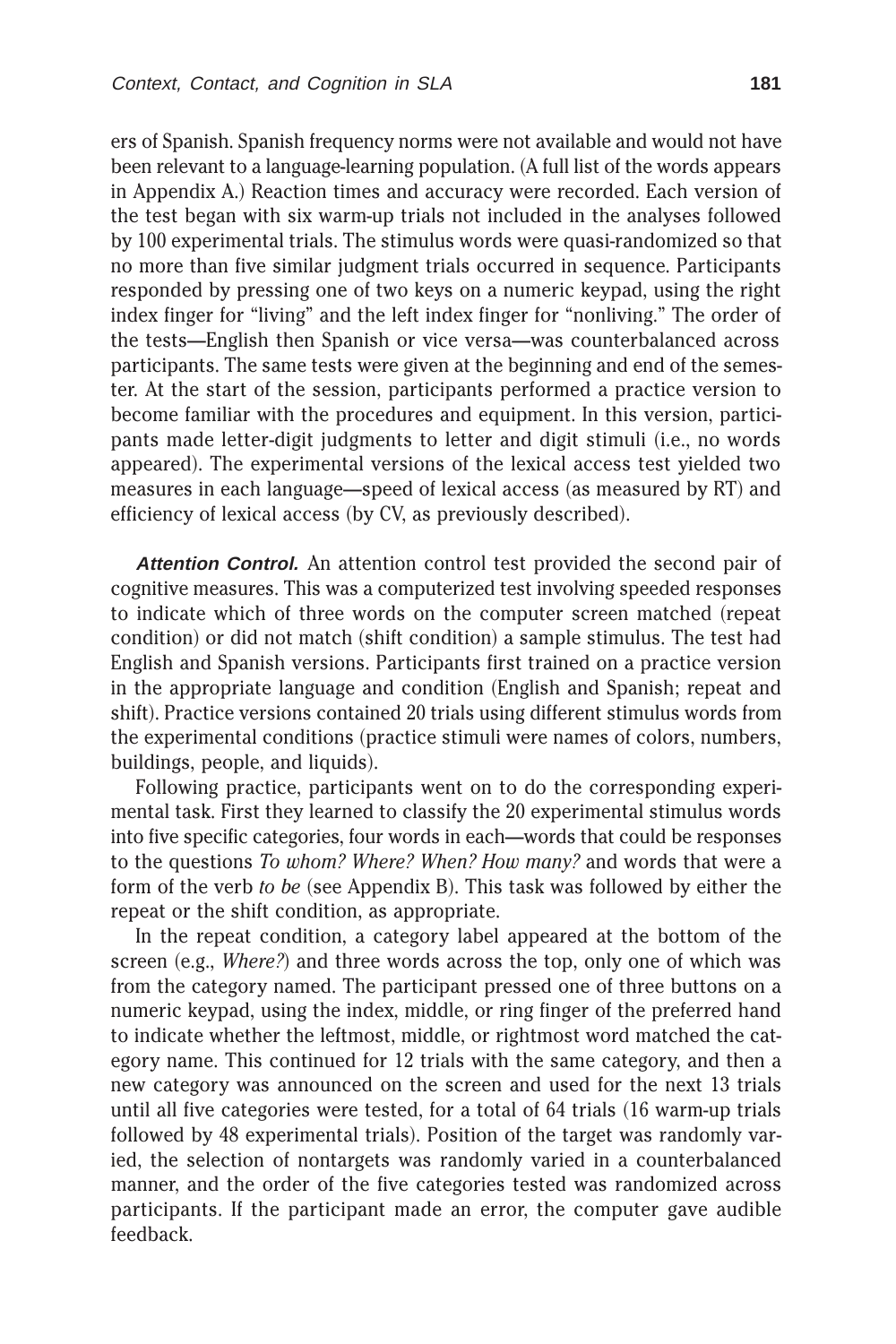In the shift condition, three words from different categories appeared across the top of the screen. On the first trial, the participant selected any word by pressing the leftmost, middle, or rightmost button corresponding to that word's position+ For example, on trial 1, the participant might have seen *him now above* and selected *above* by pressing the rightmost button. On the second trial, three new words appeared, one word from the same category as the word just selected and two words from categories not represented in the previous trial. On this trial, the participant had to select a word that came from a different category than the one previously selected (i.e., make a category shift). To continue with the example, on trial 2 the participant might have seen *few below was* and so should have avoided selecting *below*+ On the third and subsequent trials, the participant had to continue shifting focus by choosing a word that represented a different category from the word selected on the immediately preceding trial. On error trials, the computer gave audible feedback. On the trial following an error, no words from the category previously selected were shown, and participants were instructed to start afresh—that is, they did not need to remember what they had chosen on the previous trial. There were 16 warm-up trials followed by 48 experimental trials in the shift condition. In both the repeat and shift conditions, the three words always appeared in three of four possible locations, in a manner designed to ensure that eye movement was required on successive trials, to discourage strategic fixating on one location.

The attention control test yielded measures in each language of speed (by  $RT$ ) and efficiency (by CV) of cognitive processing for the repeat and the shift conditions separately.

All computer tests were carried out using a Macintosh G3 iBook with a numeric keypad as the response panel and with software written in Hyper-Card 2.3. The program included a routine that permitted timing of key-press responses with a resolution of 5 ms instead of the built-in  $16.67$ -ms tick rate.

In summary, participants first performed the practice version of the lexical access tasks, followed by either the Spanish or English version, and then by the alternate version. Next, they completed the attention control task. For this, participants completed two blocks of testing on the repeat task, one in each language, and two blocks of the shift task, again one in each language, each block involving 16 practice and 48 experimental trials. The order repeat-shift or shift-repeat was counterbalanced across participants. The order English-Spanish or Spanish-English was also counterbalanced across participants and held constant for any given participant across the lexical access and attention control tasks.

### **RESULTS**

The following summary of the primary results is organized in terms of the four sets of questions presented earlier. Interpretation follows in the "Discussion" section.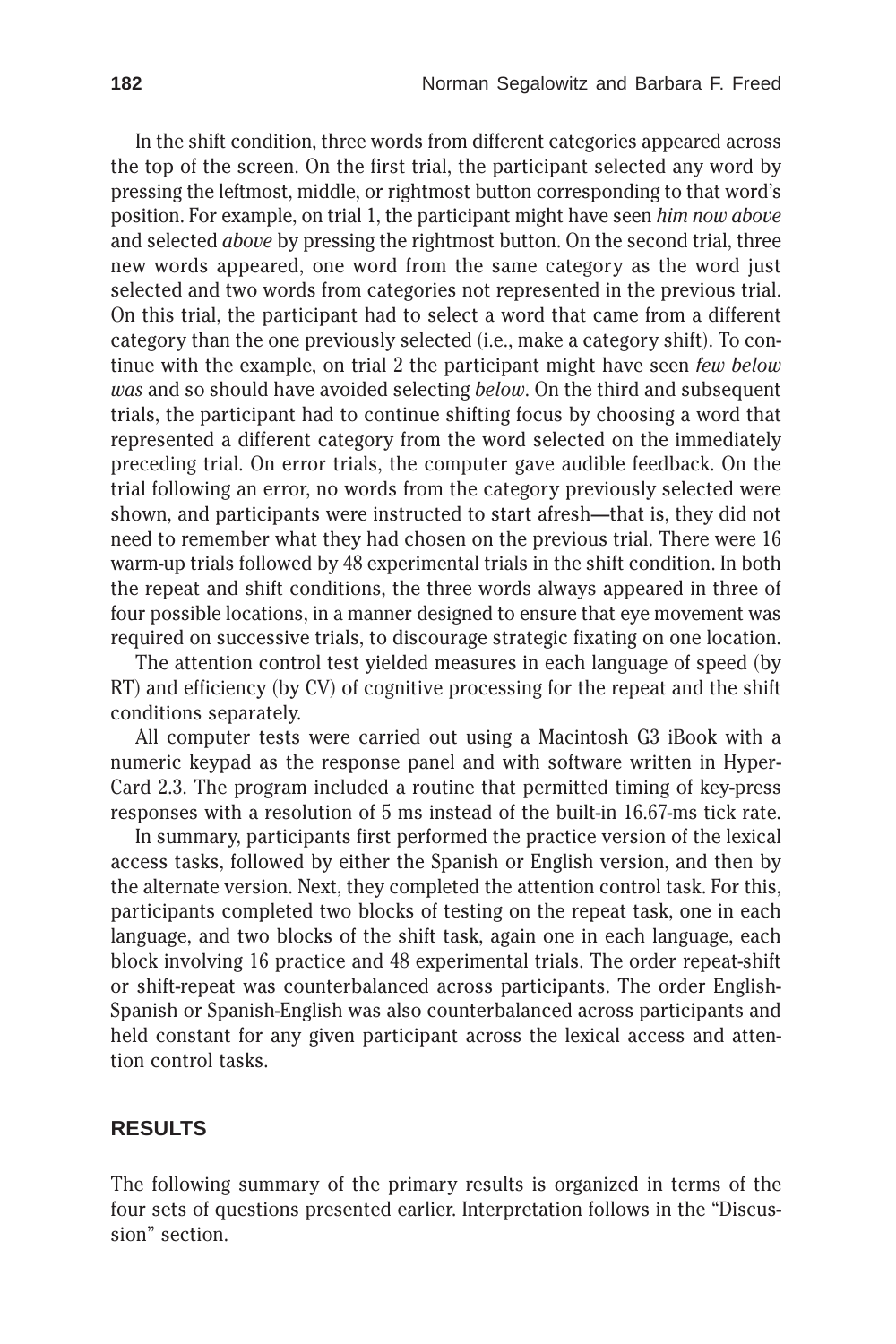### **Oral Performance Gains, Learning Context, and Language Contact**

There were eight measures of oral performance, examined as a function of learning context  $(AH, SA)$  and time (pretest, posttest). Three of these were the number of words spoken in the 4-minute interview extract (Total words), duration of speech during the 4-minute extract (Duration; maximum  $= 240$  s), and number of words in the longest turn (Turn), which reflected the participant's ability to hold the floor while speaking. Four other measures of oral fluency (speed and fluidity or smoothness of speech) included: speech rate in words per minute (Rate); absence of hesitations (Hesit-free), expressed as the mean run length in words containing no silent pauses longer than 400 ms; absence of filled pauses (Filler-free), expressed as the mean run length in words with no filled pause dysfluencies, where a filled dysfluent pause was defined as an interruption in the speech flow by a non-Spanish filler item, including *ah*, *um*, laughing, insertion of English words such as *like*, *no*, or *I mean*; and number of words in the longest fluent speech run (Fluent-run) not containing any silent or filled dysfluencies (Freed, 1995). Finally, there was a general measure of oral proficiency provided by the OPI. Table 1 shows the means for all but the OPI rating  $^{\prime}$  (the OPI rating is an ordinal measure and receives a separate discussion).

A series of *t*-tests comparing the AH and SA students on pretest measures of the seven oral performance measures revealed no significant differences (FDR corrected). Also, a Mann-Whitney U test comparing the pretest OPI ratings of the AH and SA students revealed no significant difference (median rating was intermediate-low for each group). Thus, there is no reason to believe that one group of students entered the study with superior L2 abilities+

|                          |               | AH $(n = 18)$  | SA $(n = 22)$ |                  |  |
|--------------------------|---------------|----------------|---------------|------------------|--|
| Context time             | Pretest       | Posttest       | Pretest       | Posttest         |  |
| General oral performance |               |                |               |                  |  |
| Total words              | 166.50(14.16) | 163.22 (11.31) | 173.36 (4.84) | (8.46)<br>251.05 |  |
| Duration                 | 195.94 (4.73) | 186.61(5.50)   | 188.00 (4.12) | 187.55 (3.19)    |  |
| Turn                     | 36.39(4.31)   | 40.78(3.21)    | 40.50(3.96)   | $75.32*(7.23)$   |  |
| Oral fluency             |               |                |               |                  |  |
| Rate                     | 51.07 (4.43)  | 52.51(3.31)    | 55.63 (1.58)  | $80.63*(2.86)$   |  |
| Hesit-free               | 11.66 (2.28)  | 8.63(0.68)     | 13.11(1.74)   | $11.49$ $(0.97)$ |  |
| Filler-free              | 5.50(0.56)    | 5.41(0.50)     | 7.59(0.78)    | $10.85*(1.15)$   |  |
| Fluent-run               | 11.33 (1.78)  | 10.22(1.09)    | 14.09(0.86)   | $17.00*(1.17)$   |  |

**Table 1.** Means (and standard errors) for pretest and posttest oral performance in the AH and SA contexts for learning Spanish

*Note*. Higher scores indicate better performance.

 $*_p \leq .05$  (two-tailed tests), significantly different from the corresponding pretest score, corrected for false discovery rate separately within each context.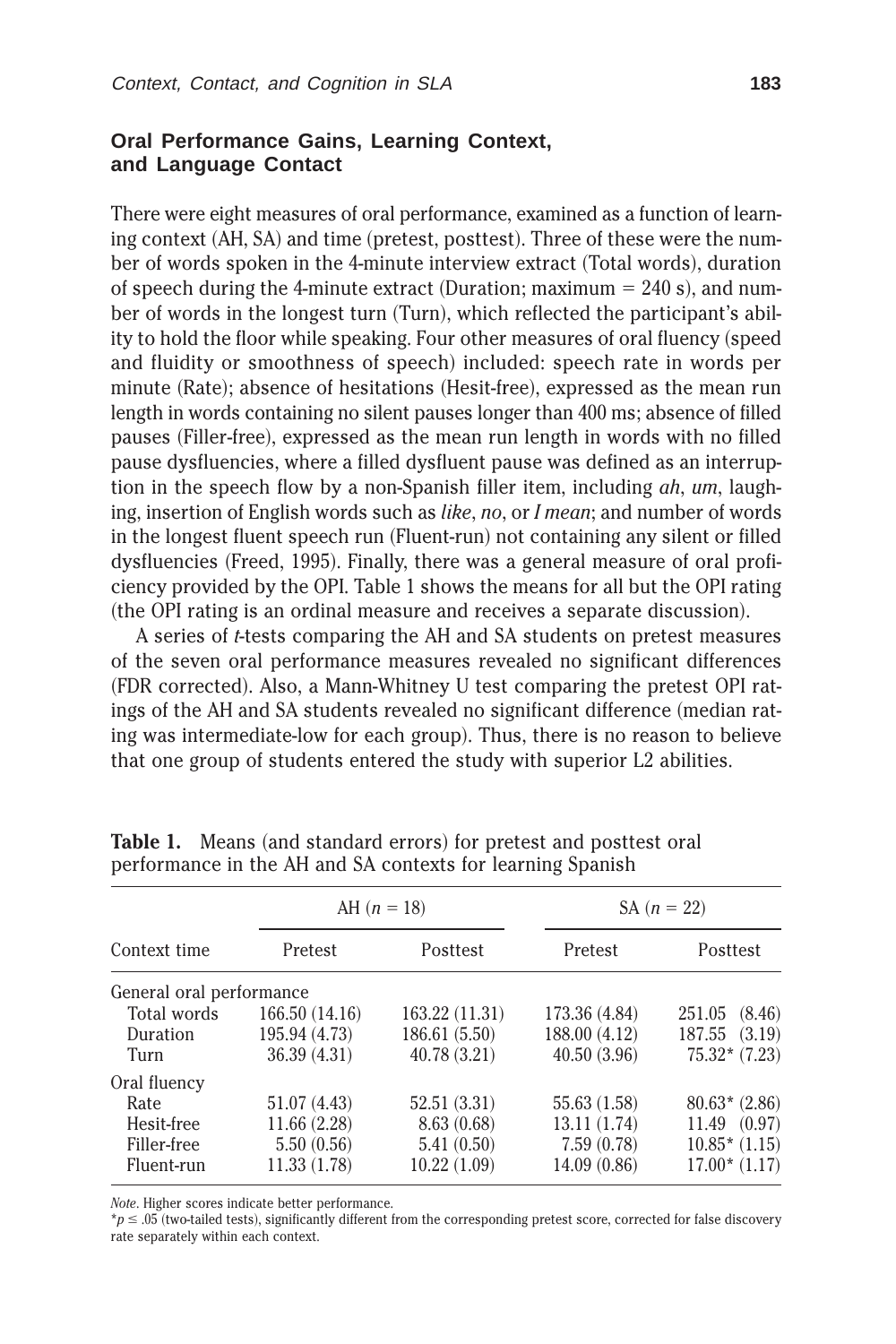Table 2 reports the intercorrelation patterns among the eight oral measures at pretest and posttest.

We were also interested in whether oral gains were attributable to time-ontask considerations+ We used Total—the number of hours per week reported in the LCP summed across speaking, reading, writing, and listening activities in Spanish outside of class—as one index of time-on-task. For the SA context, we also used a measure of in-class contact—low for students taking only the three basic courses of instruction with no complementary courses versus high for students taking four or five courses of instruction.

As can be seen from Table 1, only the students in the SA context made significant gains in oral performance, and they did so on four of the seven oral measures: Turn, Rate, Filler-free, and Fluent-run+ The measures Turn, Rate, Filler-free, and Fluent-run were subsequently submitted to two-way mixed ANOVAs with the between factor being context (AH, SA) and the within factor being time (pretest, posttest). Significant interaction effects indicating that the SA group changed significantly more than the AH group were found for three of the variables: Turn,  $F(1, 38) = 13.448$ ,  $MSE = 565.836$ ,  $p = .007$ , eta<sup>2</sup> = .176;  $Rate, F(1, 38) = 27,865, MSE = 98,641, p < .001, eta<sup>2</sup> = .423; and Filler-free, F(1, 1)$  $38$  = 5.213, *MSE* = 10.671, *p* = .028, eta<sup>2</sup> = .121. The interaction effect was marginally significant and weak for Fluent-run,  $F(1, 38) = 3.854$ ,  $MSE = 20.758$ ,  $p = .057$ , eta<sup>2</sup> = .092. These results suggest that the SA group made greater oral gains than the AH group. These ANOVAs were also conducted with total amount of reported out-of-class L2 contact covaried out (Total) and with number of previous years of study of Spanish covaried out. In all cases except one, the pattern of interaction effects remained the same. The exception was Filler-free, in which the interaction effect was removed by covarying out Total. Finally, *t*-test analyses of the oral gains in the SA group revealed no significant differences as a function of amount of classroom-based language contact hours+ Thus, the overall pattern of results is that the SA group made greater gains than the AH group in length of longest turn, in rate of speech, in mean length of run free of filled pauses, and in longest run of speech free of silent or filled dysfluencies. This pattern, for the most part, was not a function of how much out-of-class contact the students had+ Also, within the SA group, individual differences in oral gains did not reflect the amount of classroom-based hours the students had.

The OPI ratings, being ordinal measures, were submitted to nonparametric analyses. These yielded a similar pattern. Gains made by students were confined to an increase of one level only  $(e.g.,$  intermediate-low to intermediatemid). A sign test indicated significant pretest to posttest improvement for the SA group,  $n = 22$ ; 12 students improved but 10 did not,  $p < .001$ , whereas there was no significant improvement for the AH group,  $n = 18$ ; 5 students improved but 13 did not,  $p > 0.2$ . Chi-square analysis of these data revealed a trend,  $\chi^2 = 2.90$ , *df* = 1, *p* < .10, toward greater improvement in the SA versus the AH group. An independent samples *t*-test yielded no significant difference on the measure Total between students who made gains on the OPI versus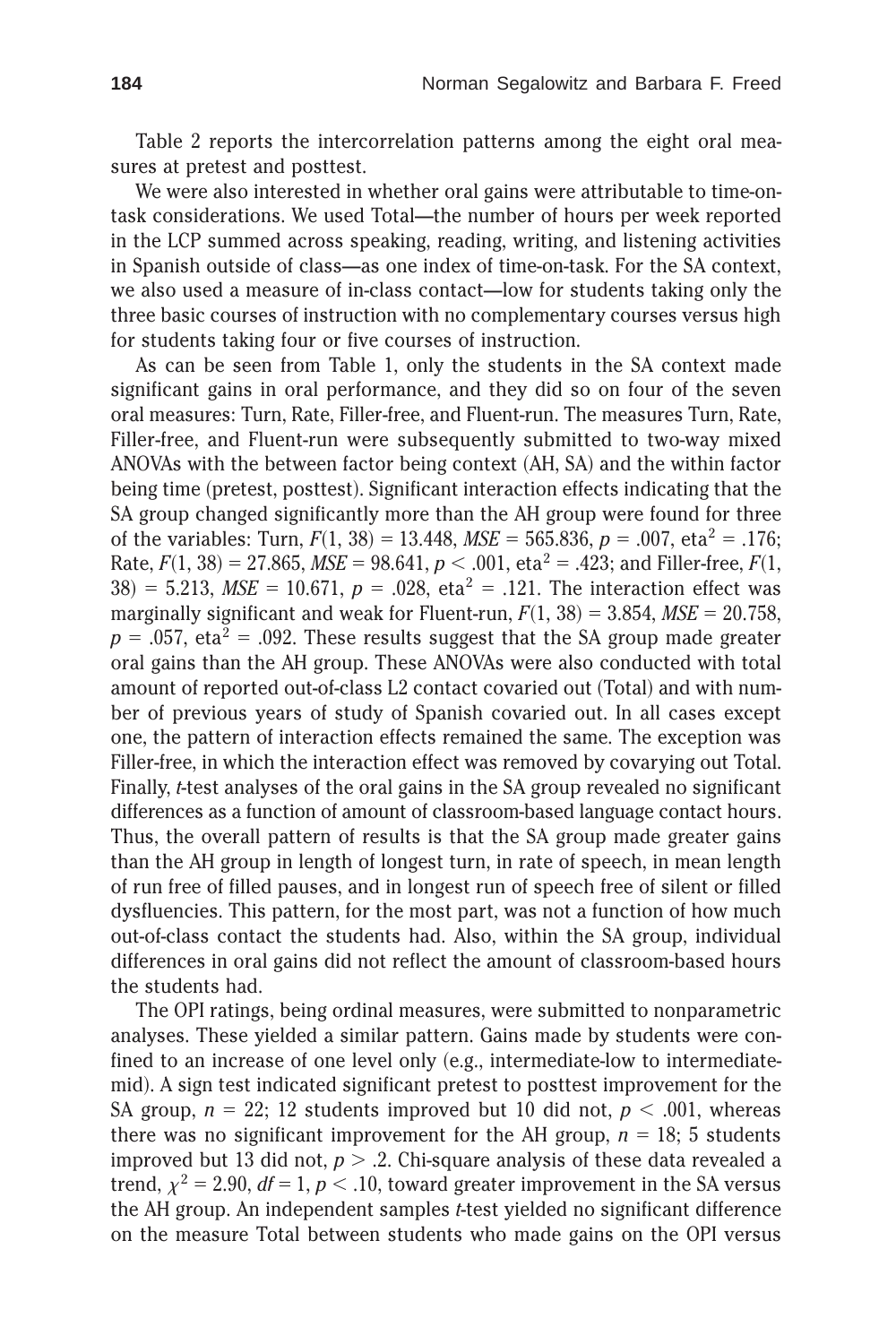| Oral performance and<br>fluency scores                                                                                                    | Total words | Duration     | Turn                           | Rate                                          | Hesit-free                                    | Filler-free                                                    | Fluent-run                                                                        |
|-------------------------------------------------------------------------------------------------------------------------------------------|-------------|--------------|--------------------------------|-----------------------------------------------|-----------------------------------------------|----------------------------------------------------------------|-----------------------------------------------------------------------------------|
| Pretest<br><b>OPI</b><br>Total words<br>Duration<br>Turn<br>Rate<br>Hesit-free                                                            | .447        | .310<br>.218 | .499*<br>$.467*$<br>.535*<br>– | $.325*$<br>$.917*$<br>$-.180$<br>.268<br>–    | .111<br>$.424*$<br>$-.149$<br>.116<br>$.461*$ | .206<br>$.362*$<br>$-.275$<br>.013<br>$.480*$<br>.047          | $.429*$<br>$.574*$<br>.028<br>$.403*$<br>$.565*$<br>.090                          |
| Filler-free<br>Fluent-run<br>Posttest<br><b>OPI</b><br>Total words<br>Duration<br>Turn<br>Rate<br>Hesit-free<br>Filler-free<br>Fluent-run | $.454*$     | .208<br>.222 | $.301*$<br>$.674*$<br>.203     | $.418*$<br>$.949*$<br>$-.081$<br>$.605*$<br>– | .069<br>$.417*$<br>.049<br>.388*<br>$.411*$   | $.445*$<br>$.613*$<br>$-.040$<br>$.400*$<br>$.650*$<br>$-.032$ | $.320*$<br>$.320*$<br>$.742*$<br>.019<br>$.662*$<br>$.741*$<br>$.428*$<br>$.666*$ |

|  |  | Table 2. Correlations among the Spanish L2 general oral performance and fluency scores |  |
|--|--|----------------------------------------------------------------------------------------|--|
|  |  |                                                                                        |  |

*Note. n =* 28, run with two-tailed tests, corrected for the false discovery rate separately within the set of pretest and the set of posttest correlations. Spearman rank correlations are reported for<br>tests involving the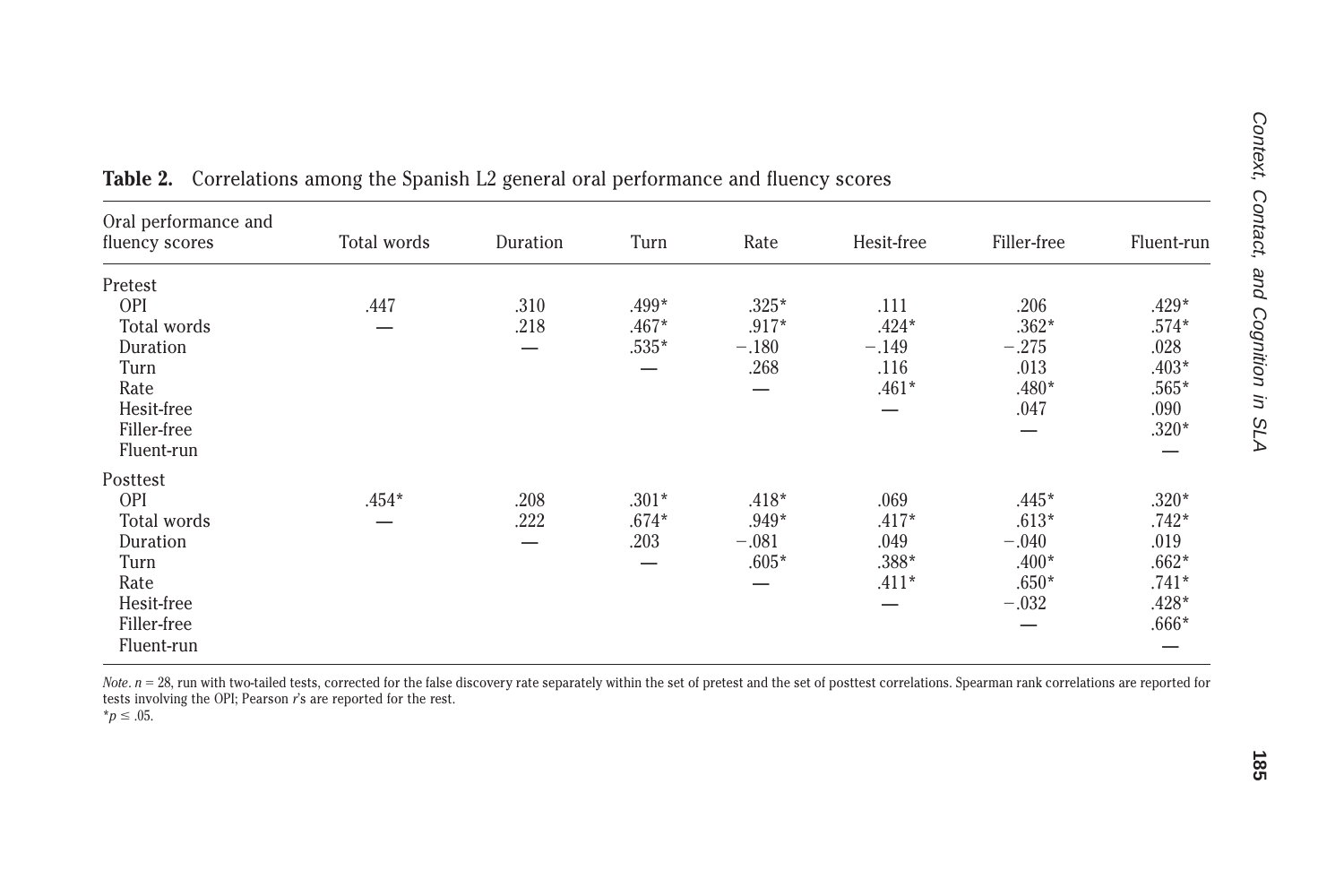those who did not,  $t(38) = .54$ . A chi-square test on the data from the SA group did not reveal any significant relationship between the presence or absence of OPI gains and more versus less classroom-based language contact,  $\chi^2$  =  $.182, df = 1.$ 

Thus, students in the SA context made gains on five of the eight oral measures—OPI, Turn, Rate, Filler-free, and Fluent-run—and students in the AH context did not. Variation in the SA group's gains did not appear to reflect global contact time with the language, either in or out of class+

We were also interested in the extent to which specific reported out-ofclass language contact activities may have been implicated in oral gains+ To examine this, we conducted three sets of exploratory correlational analyses with the gain scores for the five variables on which significant gains had been observed+ Gains in Turn, Rate, Filler-free, and Fluent-run were calculated by partialling out the pretest scores from the posttest scores and using the residuals as gain measures.

The first set of analyses looked at the impact of extracurricular activities on speaking, reading, writing, and listening. No significant correlations (FDR corrected) were obtained. The second set of analyses looked at the impact on oral gains of time reported spent with the home-stay family. These analyses also yielded no significant correlations (FDR corrected). However, the correlation between gain in longest turn and family contact was negative,  $r = -.438$ ,  $n = 22$ , two-tailed test,  $p = .042$  (not FDR corrected), which suggested that the more Spanish language contact students had with their home-stay family the fewer gains they made in terms of extending the length of their turns at speaking. Because this result was not significant when FDR corrected, it can only be considered as suggestive.

## **Cognitive Processing Gains, Learning Context, and Language Contact**

Tables 3 and 4 show the mean RTs and mean CVs for the pretests and posttests in the AH and SA contexts for the lexical access and for the attention control tests, respectively. The students in the AH and SA learning contexts did not differ significantly from each other on any of the pretest cognitive performance measures (none of the *t*-test comparisons of AH vs. SA groups on the various cognitive measures were significant, all  $t$ 's  $\leq$  1.91,  $df = 38$ ). Mean error rate across conditions in the L1 was  $5.39\%$  and in the L2 was 10.53%.

Cognitive processing abilities—lexical access speed, lexical access efficiency, attention control speed, and attention control efficiency—were analyzed as a function of AH and SA learning context. Data from participants whose error rate was 21% or greater were not included in the analyses; this reduced the AH group to 14 and the SA group to 15 for some analyses. The RTs and CVs reported in Tables 3 and 4 were submitted to ANOVAs to determine if there were differential cognitive gains as a function of learning context.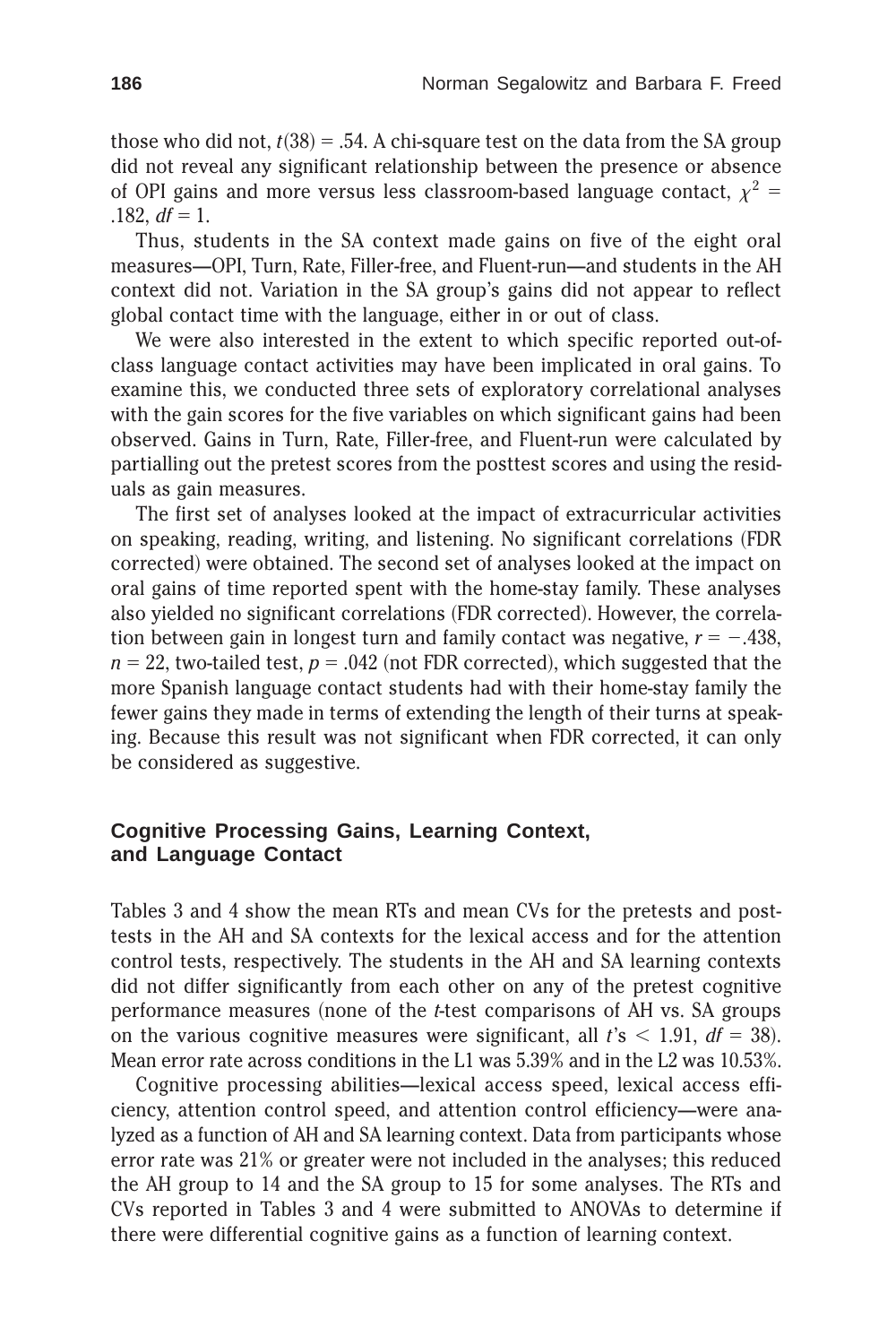|                                                                 |                           | L1                        | L2                         |                           |
|-----------------------------------------------------------------|---------------------------|---------------------------|----------------------------|---------------------------|
| Language time                                                   | Pretest                   | Posttest                  | Pretest                    | Posttest                  |
| AH $(n = 14)$<br>RT(SEM; ms)<br>$CV$ ( <i>SEM</i> )             | 694 (29.57)<br>.191(.013) | 637 (15.37)<br>.178(.011) | 1050 (55.62)<br>.330(.018) | 869 (30.59)<br>.236(.016) |
| SA $(n = 15)$<br>$RT$ ( <i>SEM</i> ; ms)<br>$CV$ ( <i>SEM</i> ) | 723 (28.56)<br>.195(.012) | 648 (14.85)<br>.172(.011) | 1021 (53.73)<br>.320(.017) | 833 (29.55)<br>.246(.011) |

**Table 3.** Mean RTs and CVs in the L1 and L2 for correct responses in the pretest and posttest lexical access tests in two learning contexts

*Note*. Learning context is a between-subjects variable, and Language and Time of test are within-subjects variables. Standard errors of the mean are shown in parentheses. See text for details of difference patterns and interaction effects.

|                                                                                   |                                     | L1                                  | L2                                        |                                     |
|-----------------------------------------------------------------------------------|-------------------------------------|-------------------------------------|-------------------------------------------|-------------------------------------|
| Time                                                                              | Pretest                             | Posttest                            | Pretest                                   | Posttest                            |
| AH $(n = 17)$<br>RT(SEM; ms)                                                      |                                     |                                     |                                           |                                     |
| Shift condition<br>Repeat condition<br>Shift cost<br>$CV$ ( <i>SEM</i> )          | 1228 (47.66)<br>997 (31.50)<br>231  | 1053 (57.06)<br>963 (23.84)<br>90   | 1349 (53.19)<br>1173 (39.04)<br>176       | 1133 (60.48)<br>1065 (27.48)<br>68  |
| Shift condition<br>Repeat condition<br>Shift cost                                 | .239(.012)<br>.257(.009)<br>.018    | .229(.008)<br>.244(.010)<br>$-.015$ | .222(.014)<br>.248(.008)<br>$-.026$       | .215(.012)<br>.246(.010)<br>$-.031$ |
| SA $(n = 19)$<br>RT(SEM; ms)<br>Shift condition<br>Repeat condition<br>Shift cost | 1327 (45.08)<br>994 (29.80)<br>333  | 1187 (53.97)<br>930 (22.55)<br>257  | 1253(50.31)<br>1107 (36.93)<br>146        | 1200 (57.21)<br>1024 (25.99)<br>176 |
| $CV$ ( <i>SEM</i> )<br>Shift condition<br>Repeat condition<br>Shift cost          | .224(.012)<br>.246(.008)<br>$-.022$ | .239(.008)<br>.228(.010)<br>.011    | .218(.013)<br>$.242 \; (.007)$<br>$-.024$ | .253(.011)<br>.230(.009)<br>.023    |

**Table 4.** Mean RTs and CVs in the L1 and L2 for the repeat and shift conditions in the pretest and posttest attention control tests in two learning contexts

*Note*. Learning context is a between-subjects variable and Language, Time of test, and repeat and shift conditions are within-subjects variables. Standard errors of the mean are shown in parentheses. See text for details of difference patterns and interaction effects.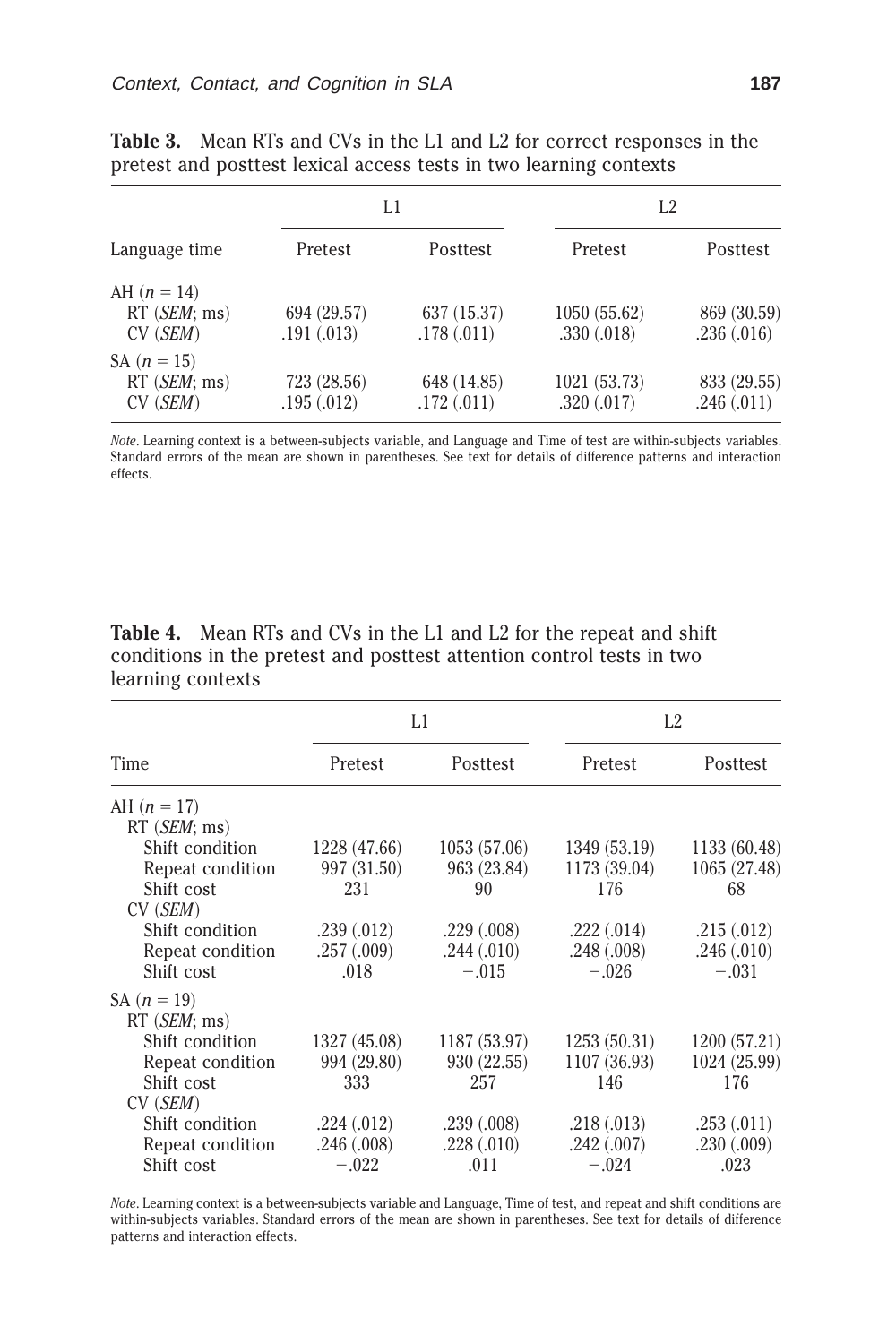Residualized gain scores were also computed for each of these cognitive performance measures, and these gain scores were submitted to correlational tests with measures of reported extracurricular language contact. These analyses were done separately for the AH and SA groups because the groups had nonoverlapping distributions of reported extracurricular language contact time+

Each participant's residualized gain score for speed of lexical access was computed as follows. First, L1 RTs were partialled out from the L2 RTs across participants, separately for the pretest and posttest. The resulting residualized scores reflected the degree to which performance in L2 was better or worse than expected given performance in L1. This controlled for individual differences that were not specifically related to L2 lexical access, including differences in motor performance, general perceptual abilities, general languageprocessing abilities, and gains associated with repeating the tasks at posttest and that would be reflected in L1 performance. Next, the residualized indices were transformed by multiplying by  $-1$  to yield pretest and posttest lexical access speed scores (Lex-speed) in which higher values indicated greater speed. Finally, the pretest Lex-speed scores were partialled out from posttest Lexspeed scores to obtain a residualized gain score. The same procedure was used to compute measures of lexical efficiency (Lex-efficiency), using CVs from the lexical access test in place of the RT.

Measures of attention speed (Att-speed) gain and attention efficiency (Attefficiency) gain were based on RTs and CVs, respectively, from the attention control test, using a procedure similar to the one just described. The first step, however, was to compute a shift cost score by partialling out performance on the repeat task from the shift task and then submitting the shift cost scores to the partialling out procedures described previously (first partialling out  $L1$  from  $L2$ , and then pretest from posttest). Thus, for all four cognitive variables, because L1 performance had been partialled out from L2 performance, the indexes and gain scores were considered to be L2 specific+

To see if language contact led to gains in cognitive processing, cognitive gain scores were examined for significant correlations with the various categories of extracurricular language contact—the four skill areas of Speak, Read, Write, and Listen and home-stay family contact (Family). Finally, the cognitive gain scores were compared, in the SA group, between students with more versus less classroom instructional contact. The results of these analyses are described separately for each of the cognitive performance measures.

**Lexical Access Speed.** Lexical access speed was expected to be related positively to fluency. To test this hypothesis, pretest lexical access speed was correlated against the four pretest measures of fluency. Lex-speed correlated significantly with Filler-free,  $r = .375$ ,  $n = 40$ ,  $p < .05$  (one-tailed test, FDR corrected), which indicated that this cognitive ability was related to fluency.

The mean RTs shown in Table 3 for correct responses in the English and Spanish pretest and posttest lexical access tasks were submitted to a threeway mixed ANOVA with the between factor being context (AH, SA) and the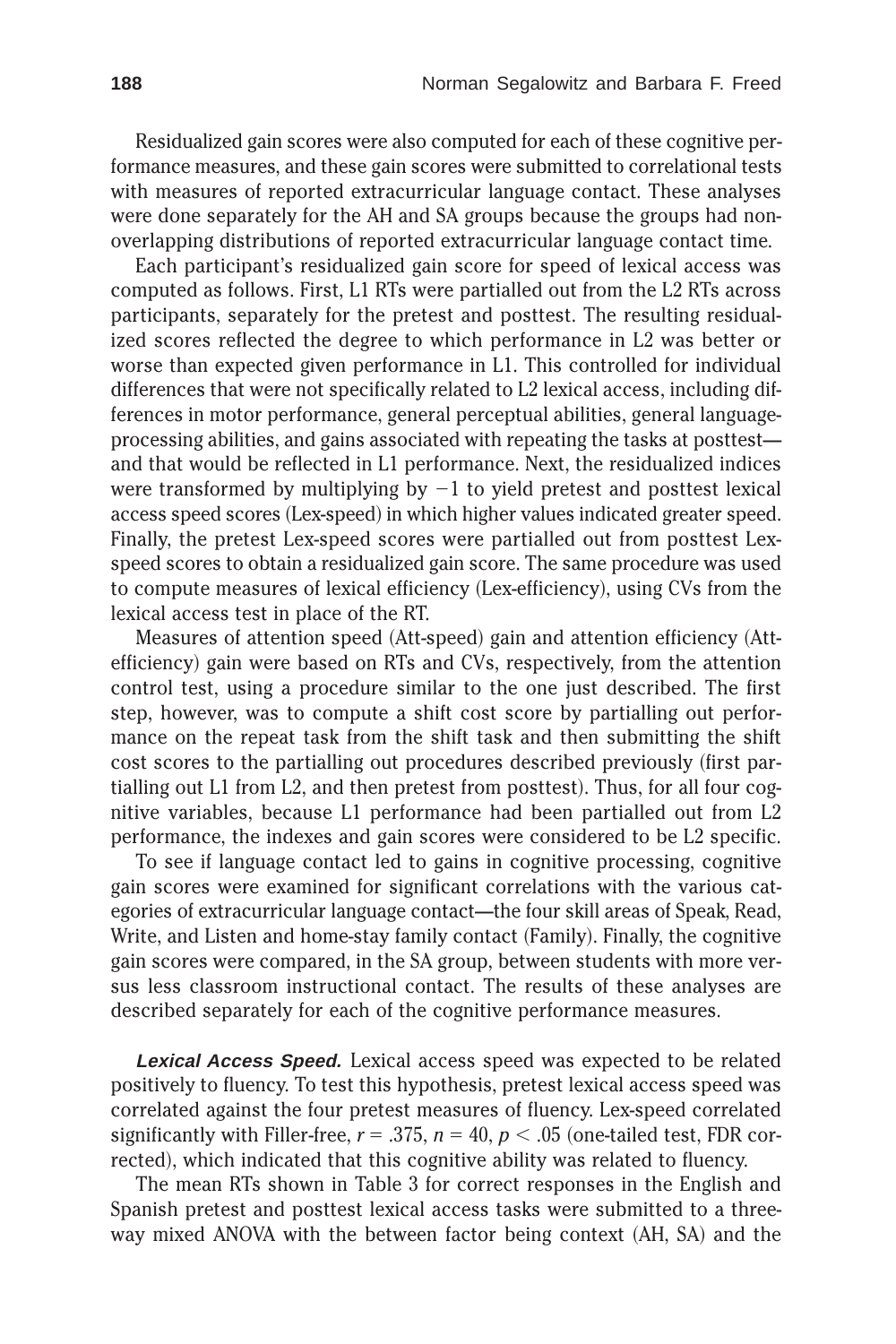within factors being language  $(L1, L2)$  and time (pretest, posttest). The highest order significant effect was a language by time interaction,  $F(1, 27) = 34.621$ ,  $p < .001$ , *MSE* = 2968,061, eta<sup>2</sup> = .562, which indicated that the 185-ms improvement in response speed in the L2 was significantly greater than the 67-ms improvement in the  $L1$ , an overall gain over time in speed of  $L2$  lexical access. Most importantly, however, there were no context effects.

The data were further analyzed to see if lexical access speed gains were associated with the extracurricular language contact. Neither the SA nor the AH groups yielded significant correlations between contact variables and gains in Lex-speed. Finally, there was no significant difference on gains in lexical access speed between those SA learners with lower versus higher levels of classroom-based contact,  $t(13) < 1$ .

**Lexical Access Efficiency.** Lexical access efficiency was also expected to be positively related to oral fluency. To test this, pretest Lex-efficiency was correlated against the four pretest measures of oral fluency and was found to correlate significantly with Filler-free,  $r = .377$ ,  $n = 40$ ,  $p < .05$  (one-tailed test, FDR corrected), which indicated that this cognitive ability was also related to fluency.

The CVs reported in Table 3 were submitted to a three-way mixed ANOVA with the between factor context  $(AH, SA)$  and the within factors language  $(L1,$  $L2$ ) and time (pretest, posttest). The highest order effect was a significant language by time interaction,  $F(1, 27) = 34.295$ ,  $p < .001$ ,  $MSE = .000927$ , eta<sup>2</sup> = .560, which indicated that the CV improvement of .084 in the L2 CV was significantly greater than the +018 improvement in the L1 CV, an overall gain in L2 processing efficiency. There were no significant context or interaction effects involving context. We further analyzed the data to see if gains in lexical access efficiency were positively associated with amount of extracurricular language contact. Neither the SA nor the AH groups yielded significant correlations between contact variables and gains in Lex-efficiency. Finally, there was no significant difference when lower versus higher level of classroom-based contact subgroups within the SA group were compared on lexical access efficiency gains,  $t(13) < 1$ .

**Attention Control Speed.** We expected attention control speed to be positively related to oral fluency; however, no significant correlations were obtained when Att-speed was correlated against the four pretest measures of oral fluency.

The mean RTs shown in Table 4 for correct responses in the English and Spanish attention control task in the pretest and posttest were submitted to a four-way mixed ANOVA with the between factor being context (AH, SA) and the within factors being condition (shift, repeat), language  $(L1, L2)$ , and time (pretest, posttest). The results revealed an expected condition by language effect,  $F(1, 34) = 12.789$ ,  $p = .001$ , *MSE* = 10511.125, eta<sup>2</sup> = .273, which indicated that performance in the shift condition was slower than in the repeat condition (shift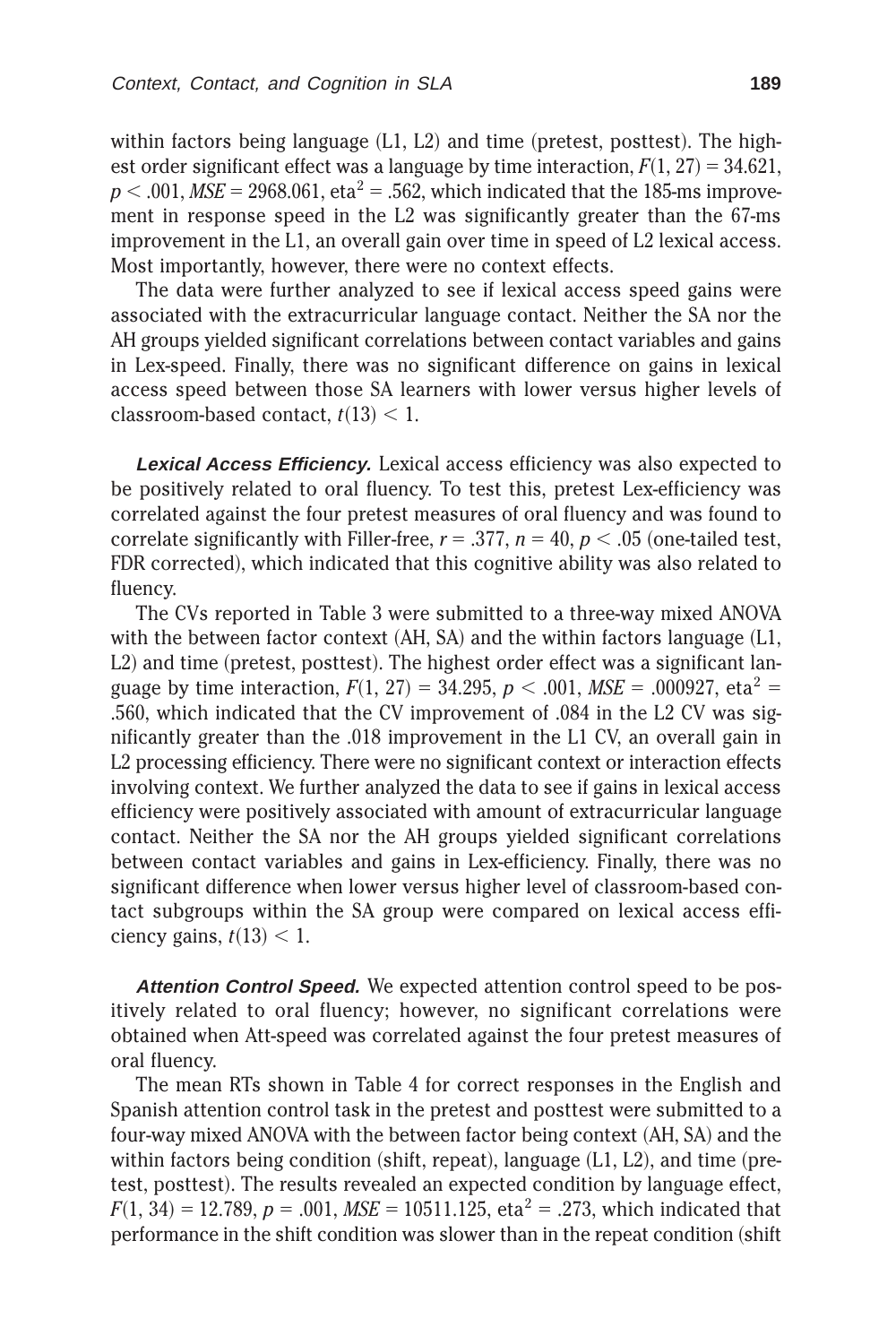$cost$ ) and that this difference was greater in L2 than in L1 (shifting was more difficult in  $L2$ ). Most important for this study, the four-way interaction effect was not significant,  $F(1,34) < 1$ , failing to indicate a differential L2 versus L1 shift cost improvement from pretest to posttest favoring the SA group.

The data were further analyzed to see if attention speed gains were associated with amount of extracurricular language contact. In the SA group, the four basic skill activities did not yield significant correlations with gains in Att-speed. The reported amount of home-stay family contact did correlate significantly but negatively with gains in Att-speed,  $r = -.523$ ,  $n = 19$ ,  $p = .022$ (two-tailed test). In the AH group, Att-speed did not correlate significantly with any of the contact variables.

Finally, no significant difference was found when the lower versus higher level of classroom-based language contact subgroups within the SA group were compared on gains in speed of attention control,  $t(13) < 1$ .

**Attention Control Efficiency.** Attention control efficiency was also expected to be positively related to oral fluency. However, no significant correlations with the four pretest measures of fluency were obtained. When posttest Attefficiency was correlated against the four posttest measures of fluency, an unexpected significant negative correlation was obtained with Rate,  $r = -.476$ ,  $n = 40$ ,  $p < .01$  (two-tailed test, FDR corrected). This result indicated that, by the end of the semester, the greater the learner's efficiency in shifting attention, the slower that person's rate of speech.

The mean CVs shown in Table 4 for correct responses in the English and Spanish attention control tasks in the pretest and posttest were submitted to the same four-way mixed ANOVA design as were the RT data. The results revealed a significant condition by time by context three-way interaction effect,  $F(1, 34) = 8.305, p = .007, \text{MSE} = .00745, \text{ eta}^2 = .196, \text{ which indicated an over-}$ all gain in efficiency (lowering of the CV) over time. Most relevant for this study is that there were no other main or interaction effects with context and no significant language effects.

The data were further analyzed to see if attention efficiency gains were associated with amount of extracurricular language contact. Neither the SA nor the AH groups yielded significant correlations between contact variables and gains in Att-efficiency. Finally, an independent samples *t*-test revealed no significant difference in gains in attention control efficiency as a function of the amount of classroom-based contact,  $t(13) < 1$ .

## **Oral Performance Gains, Initial Levels of Oral and Cognitive Processing Ability, and Learning Context**

The next set of analyses addressed the question of whether oral performance gains were dependent on initial levels of cognitive performance. To examine this, oral performance gain scores were tested for significant relationships with the pretest, residualized indexes of the four cognitive measures  $(L2 \text{ residual}$ -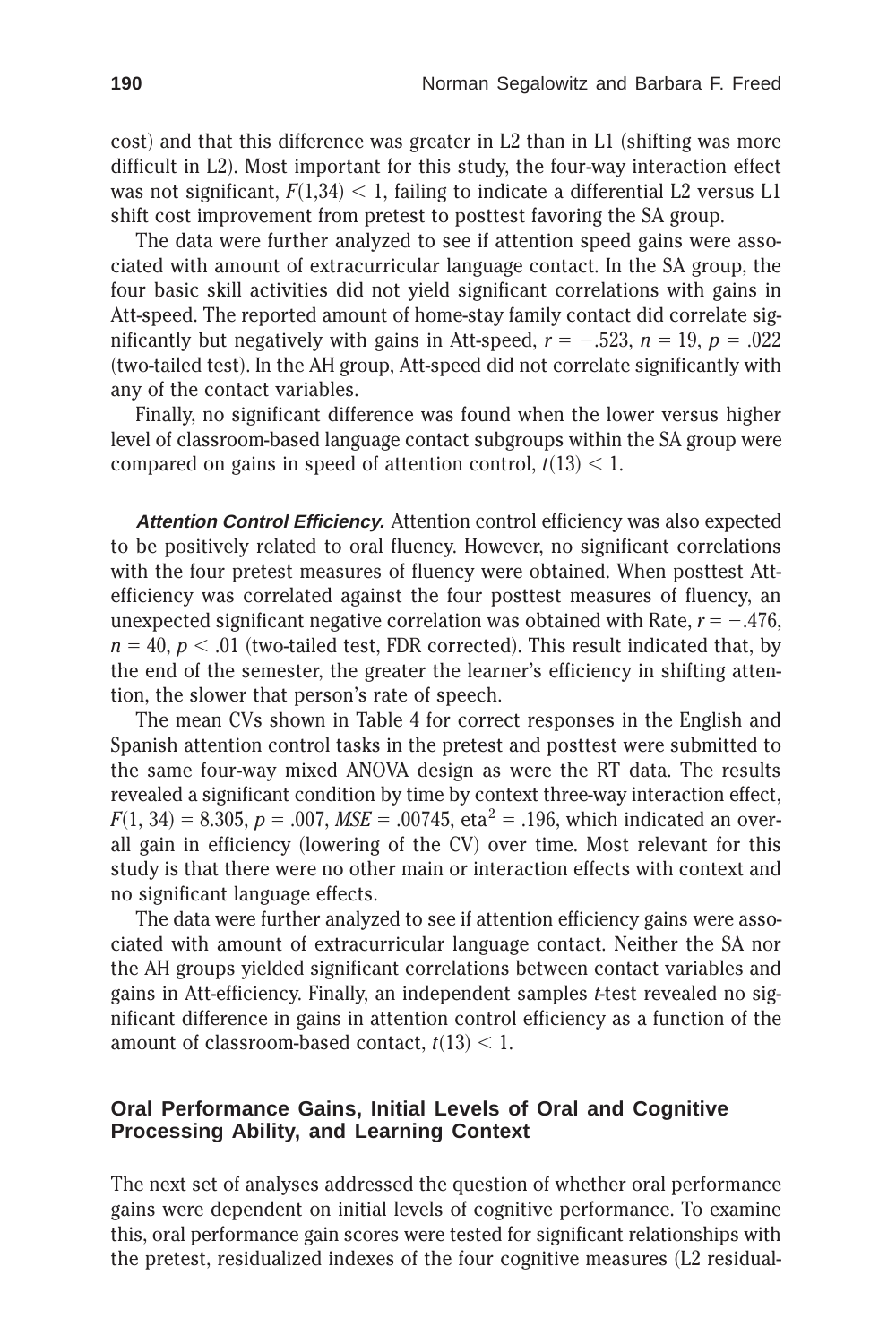ized against  $L1$ ). First, to test for significant relationships between OPI gains and the four pretest cognitive measures,  $2 \times 2$  between-subjects ANOVAs were conducted with each of the four pretest cognitive measures as the dependent variable and with the between factors context  $(AH, SA)$  and OPI-gain (gain, no gain). The analyses yielded significant main effects for Lex-speed and Lexefficiency,  $F(1, 36) = 4.77$ ,  $MSE = 14894.007$ ,  $p = .035$ , eta<sup>2</sup> = .12; and  $F(1, 36)$  = 4.73, *MSE* = .00369,  $p = .036$ , eta<sup>2</sup> = .12, respectively. There were no other significant main effects or higher order interaction effects. These results indicated that, as a group, learners who made gains on the OPI started out with faster and more efficient L2-specific lexical access skills. As for the other oral gain measures, we found no significant correlations after FDR correction between oral gain measures and pretest cognitive scores when the data were analyzed separately by context or for the group as a whole+

Finally, analyses were conducted to see whether each type of cognitive performance gain correlated significantly with gains in any of the four oral fluency measures. Gains in Att-efficiency correlated significantly but negatively with gains in Rate,  $r = -.534$ ,  $n = 40$ ,  $p < .01$  (two-tailed test, FDR corrected), which indicated that the greater the gains a learner made in efficiency of attention control, the lower the gains made in speech rate+ There was a tendency for this effect to be more pronounced in the SA group,  $r = -.436$ ,  $p = .042$  (not significant when FDR corrected), than in the AH group.

## **Language Contact, Initial Levels of Oral Performance, Cognitive Processing Ability, and Learning Context**

The SA students had many opportunities to engage in a diverse array of extracurricular Spanish language activities, but not all students took advantage of them. We conducted an analysis to see if pretest levels in each of the main oral variables (longest turn, speech rate, hesitation-free speech, filler-free speech, longest fluent run) were correlated with the amount of reported outof-class time spent in speaking, reading, writing, and listening and, in separate analyses, with home-stay contact time. Pretest Turn correlated significantly with Listen,  $r = .54$ , and pretest Hesit-free correlated significantly with Read,  $r = .716$  (for both,  $p < .05$ , FDR corrected). This suggests that ability to control long utterances at pretest predicted reported out-of-class listening activities and that ability to speak fluently (without hesitations) predicted reported out-of-class reading+ None of the pretest oral variables correlated significantly with the family contact measure. Finally, none of the pretest performance cognitive measures correlated with the out-of-class contact measures+

## **DISCUSSION**

This paper opened with the question of whether it is more advantageous to learn an L2 in one context than another—here specifically in a SA context or in the context of one's home language community. Our results indicated that,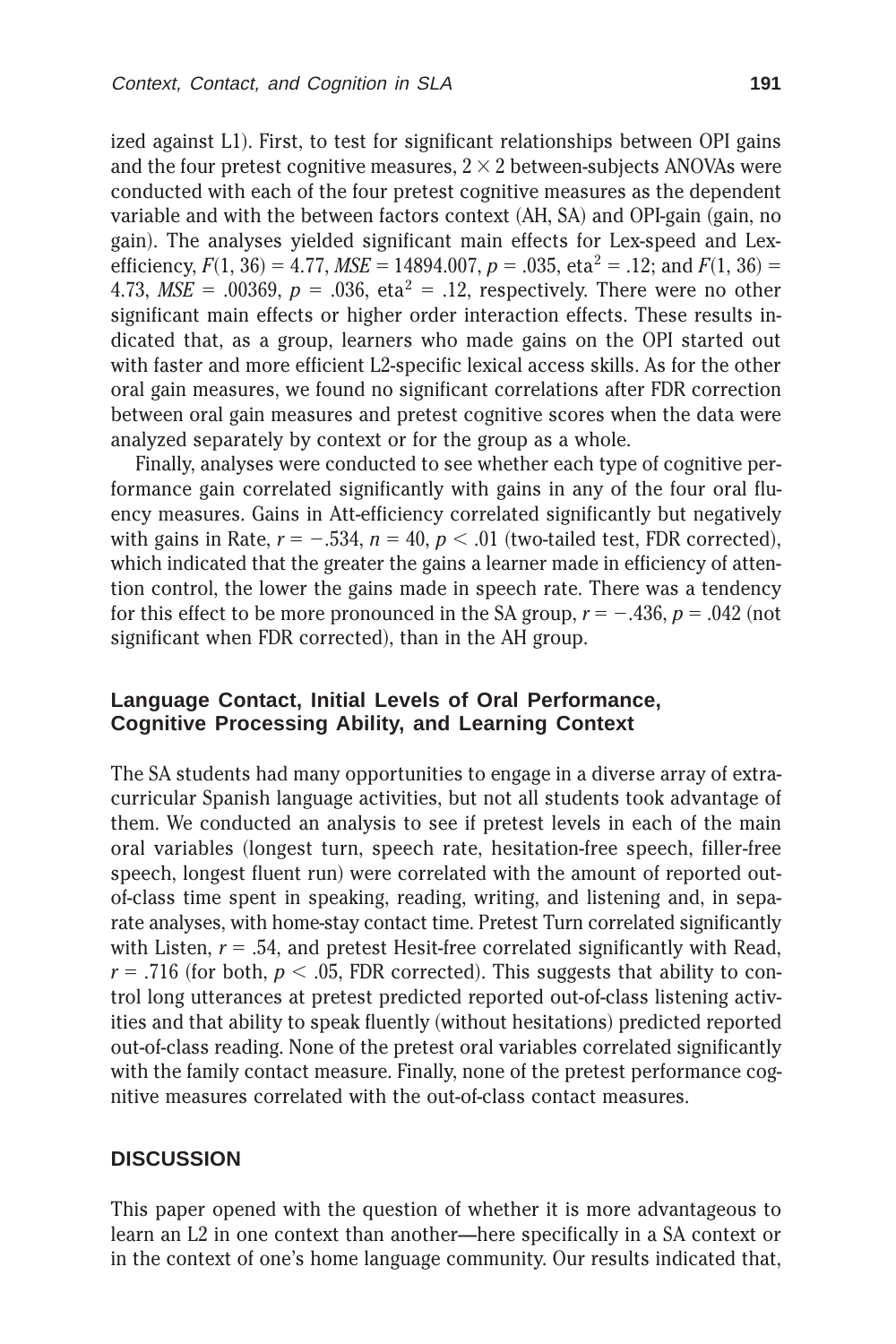although a SA context appears to have some advantages, the picture as a whole is complex. To help the reader keep the larger picture in mind, the results are first summarized in terms of four general conclusions. The four conclusions are the following:  $(a)$  learners in the SA context made significant gains in oral performance, whereas learners in the AH context did not;  $(b)$  amount of in-class and out-of-class contact appeared to have only a weak and indirect impact on oral gains;  $(c)$  speed and efficiency of L2-specific cognitive processing were implicated in oral performance; and  $(d)$  learners' initial oral abilities appeared to play some role in determining the amount and kind of extracurricular L2 contact activities they reported having engaged in. The details of these results are explored, using the four sets of questions presented in the introduction as a framework.

### **Oral Performance Gains, Learning Context, and Language Contact**

The results indicated that, compared to the AH context, learning in the SA context led to significantly greater oral performance gains. This was seen with respect to pretest-posttest differences on two general oral performance variables—OPI and longest speaking turn—and on three oral fluency measures—speech rate, mean length of speech run not containing filled pauses, and longest fluent run not containing silent hesitations or filled pauses, all indicating greater gains for the SA students. There are several potential explanations for this apparent SA advantage, not all of which are explored in this paper. One that cannot be discounted and that could not be examined directly here is that all the SA students were enrolled in a minimum of three courses per week, whereas all the AH students were enrolled in just one course+ Beyond this basic difference, however, it is possible that other variables might have had an impact on learning gains. One important such variable is the amount of out-of-class language contact, important because the greater opportunities for such contact afforded by the SA context is one of the features that strikingly contrasts with other learning contexts. The results showed that, in general, out-of-class contact does not explain the differential gains between the AH and SA groups. The context by time interaction effects reflecting greater SA gains held for turn-length, speech-rate, and fluent-run variables, even when total number of reported hours of extracurricular L2 use and when previous years of Spanish study were covaried out. This finding suggests that the gains made in the SA context did not simply reflect greater out-of-class contact or prior study time. Thus, in answer to the first set of questions, our study indicates that, although the AH and SA learning contexts did differentially support gains in oral performance, this difference is probably not related in any direct or simple way to in-class or out-of-class time-on-task factors.

Nevertheless, one can ask whether extracurricular use of the L2 had an impact on gains in oral performance, even if it did not explain context differ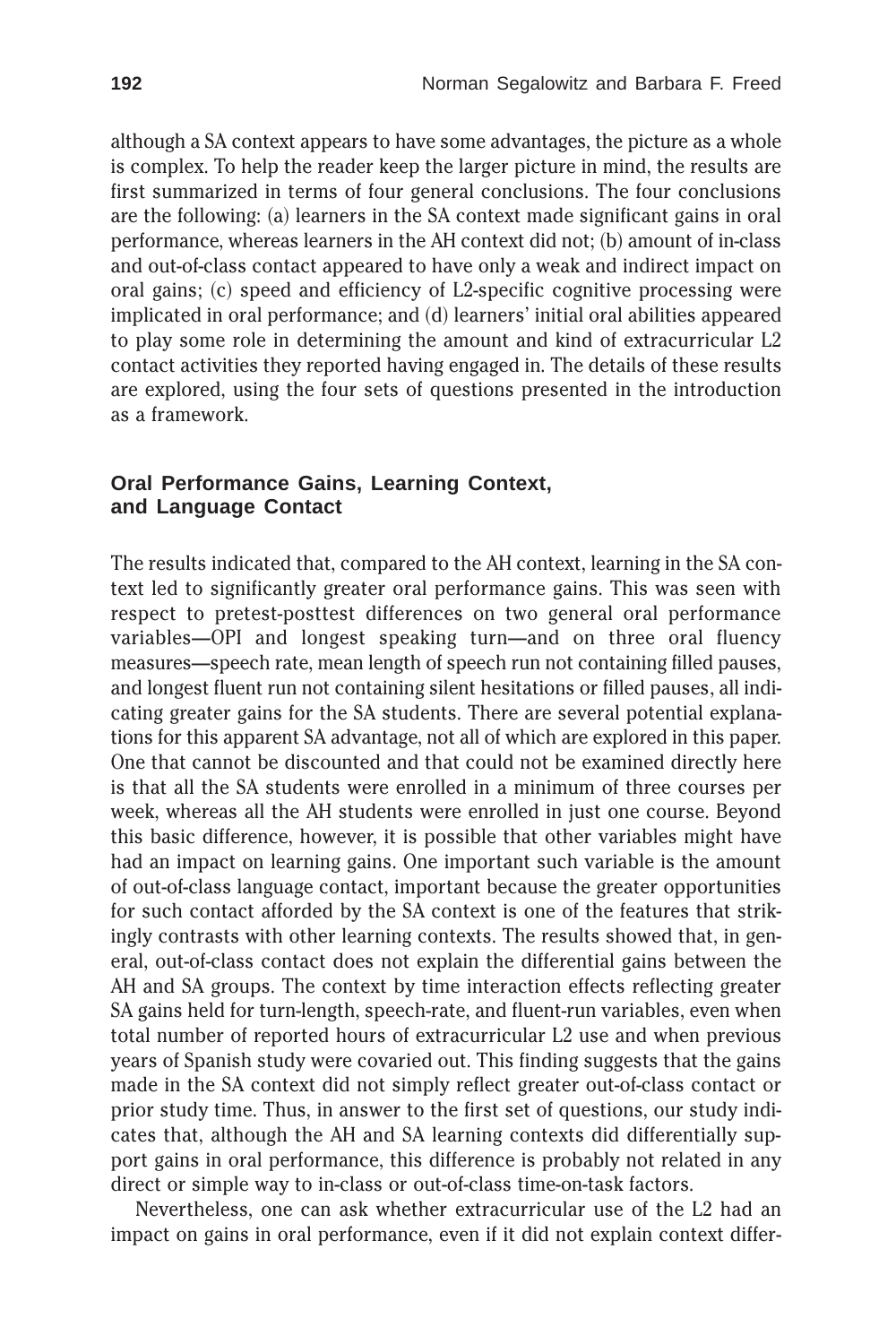ences. With one exception, the answer seems to be no. In the case of the AH learners, the lack of impact may not be surprising given that there were relatively few L2 extracurricular exposure opportunities and the students were heavily immersed in an L1 environment. In the case of the SA learners, the result is somewhat surprising+ One would have expected that students who took advantage of the many opportunities to communicate with NSs in general, and with the home-stay family in particular, would have shown greater gains in oral performance. Not only did they not make such gains, but even differences in classroom-based exposure did not appear to have much impact on fluency for the SA group. One explanation may be that the amount of contact was simply too little. One semester may have been insufficient, and the number of contacts may have been too few for potential gains to be realized, although this seems unlikely, as the median number of reported hours per week was 18. There are, however, other possible explanations. The exception alluded to earlier may hold a clue+ This was the significant negative correlation between time spent speaking with the home-stay family and gains in length of longest turn (ability to hold the floor). Home-stay interactions may have consisted largely of short exchanges—greetings, simple requests, and short formulaic exchanges (chitchat)—that resulted, if anything, in greater ability to communicate without necessarily holding the floor for a long time+ Such an interpretation is consistent with other studies (Frank, 1997; Wilkinson, 1998) in which students have described the paucity of interaction they have had with their host families and the repetitive and often banal nature of many of their exchanges. These learners may have developed particular communicative strategies to compensate for their relative lack of oral ability (see Lafford, this issue, for a fuller discussion of this topic). It is possible that in the long term these communicative skills will bear fruit by allowing the learners to enter into more complex communicative situations that will greatly boost their oral performance. This is an important issue for future research. Another explanation for the apparent lack of relationship between time-on-task and oral performance gains in the SA group may be found in the threshold effects. The overall conclusion supported by our results is that the increased opportunities available to learners in the SA context did not necessarily result in oral performance gains over the semester.

## **Cognitive Processing Ability Gains, Learning Context, and Language Contact**

High-level oral performance in the L2 requires a cognitive processing system that functions quickly and efficiently. Two such cognitive factors were identified—lexical access and attention control—and speed and efficiency indexes were developed for each. We further compared the AH and SA learning contexts in terms of how they promoted gains in cognitive functioning and how pretest levels of cognitive functioning might have served as readi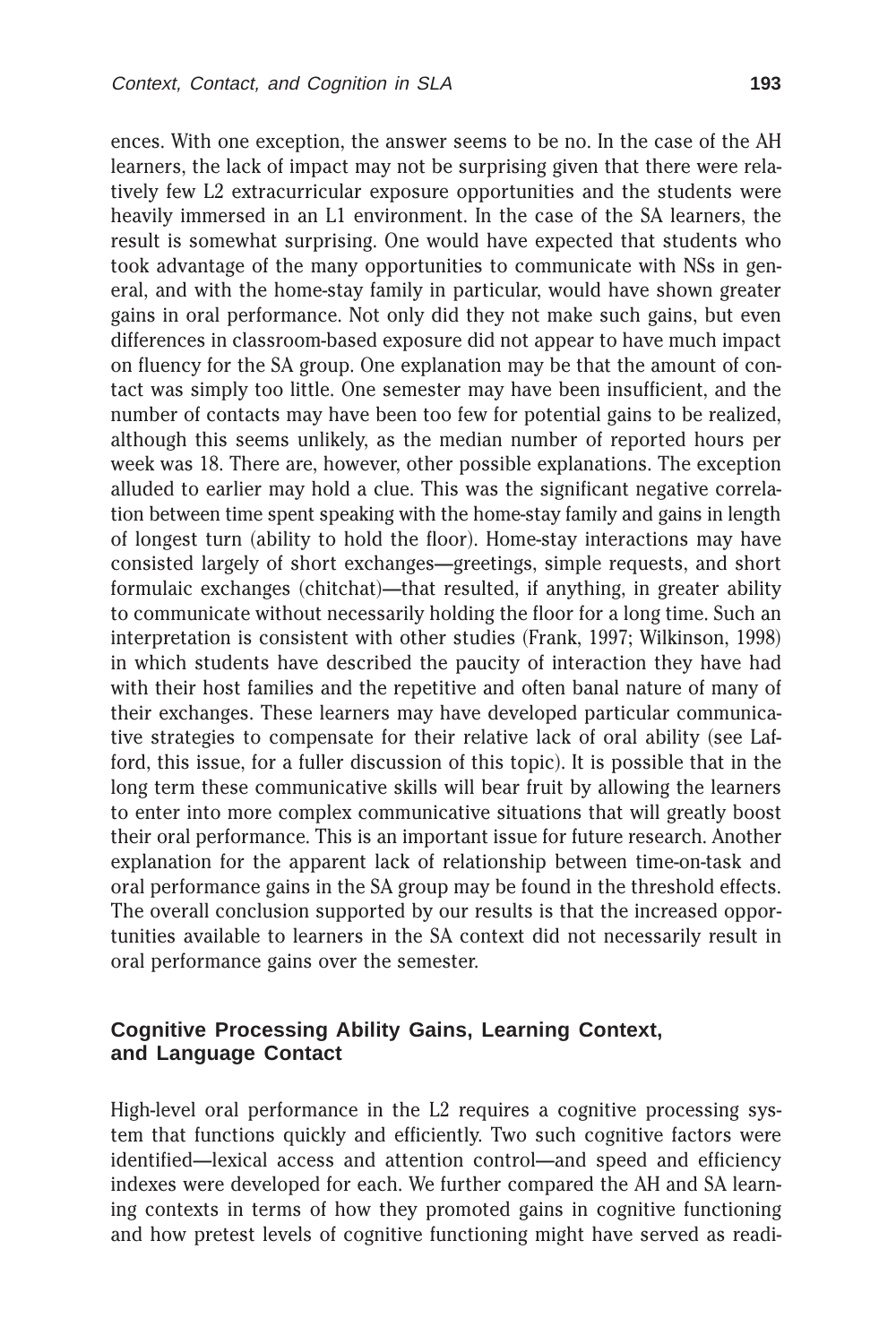ness factors for learners attempting to capitalize on the specific natures of the different learning environments.

The first point to note is that the cognitive abilities we examined demonstrated a significant relationship to oral fluency. In the pretests, both speed and efficiency of lexical access were positively related to oral fluency—that is, the degree to which the learner's speech was free of self-generated filled pauses. In the posttests, the efficiency of attention control bore a negative relationship to speech rate, which perhaps suggests that the more that learners were capable of shifting attention from one aspect of speaking to another, the more they did so, with the result of slowing overall speech rate. The data suggested that this latter effect may have been slightly more pronounced in the SA context, reflecting, perhaps, the greater demands—and hence greater need to self-monitor—placed on learners speaking in a NS environment.

The results also indicated that, although learners in both contexts made gains over time in performance on the lexical access cognitive tests, there were no differential effects attributable to context. However, the results of analyses of gains in speed of attention control revealed an interesting pattern. In the SA context, there was a significant negative correlation between these gains and reported time spent speaking with the home-stay family. It is not clear whether this result indicates that interactions with the home-stay family were very demanding and overwhelming, leading to lower gains in attention control, or whether the interactions resulted in the acquisition of communicative strategies, as suggested earlier, that undermine the need to make rapid shifts in attention (Lafford, this issue). Whether eventually they would have been able to reverse this pattern once they had attained some critical level of attention control remains to be studied. It would be interesting, indeed, to chart the development of attention control as a function of communicative experience with NSs. In the AH context no such patterns were found, a reflection, perhaps, of the less challenging nature of the AH environment.

Thus, in answer to the second set of questions, these results indicate that, overall, the two learning contexts led to similar gains in fluency-relevant cognitive processing abilities and that the relationship between these gains and time-on-task variables was complex.

## **Oral Performance Gains, Initial Levels of Cognitive Processing Ability, and Learning Context**

In answer to the third set of questions, the data revealed statistically significant relationships between gains in oral performance and pretest levels of cognitive abilities. In particular, OPI gains were significantly related to initial levels of lexical access processing speed and efficiency+ This suggests that oral gains may depend, to some extent, on cognitive readiness to benefit from the learning opportunities available; fast, efficient abilities to connect words to meanings facilitated learning to speak more proficiently.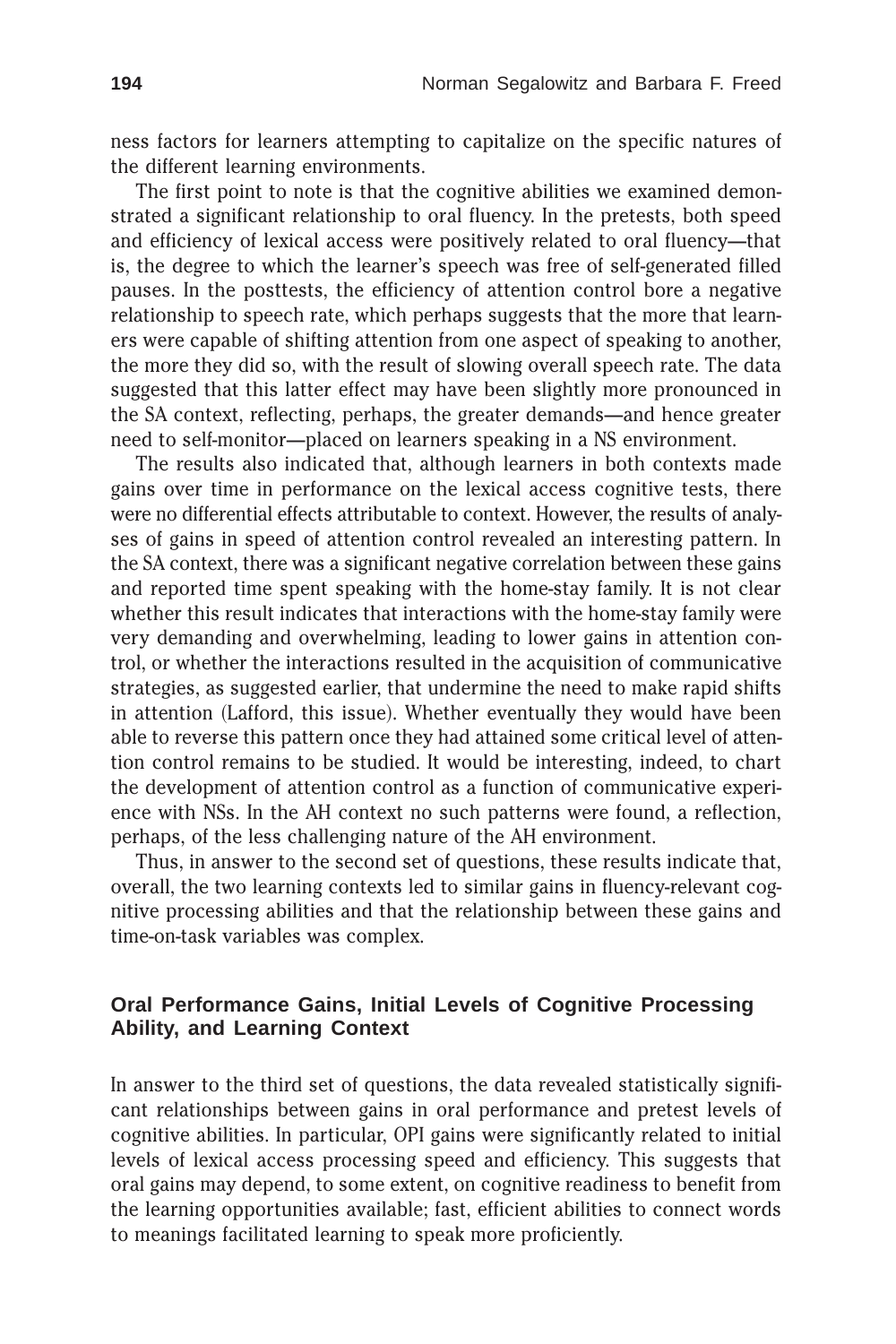Also, gains in speech rate correlated significantly but negatively with gains in efficiency of attention control, indicating again that oral gains may reflect underlying cognitive processing abilities. In this case, gains in attention control may be reflective of gains in ability to monitor one's speech, which may result in a lowered tendency to speak faster as one becomes more fluent in other ways. This issue remains to be explored more fully in future research, perhaps with measures of self-monitoring ability included as a variable+

It is important to remember that the cognitive measures used here involved partialling out L1 performance on the same tasks, so the scores did not reflect learners' general cognitive abilities but rather their current cognitive skills with respect to the L2. Individual general or trait differences in such cognitive abilities must certainly exist and may also play a role in L2 performance. However, the data analysis procedure used here controlled for those factors. The lexical access, lexical efficiency, and attention control abilities assessed in this study—and found to relate significantly to oral variables—were acquired in the course of learning the L2 (including, of course, time spent before this study began). These data indicated that such abilities can be, and were in fact, modified by experience and so do not reflect fixed aptitudes as they are normally conceived. The results underscore the importance of considering how well a learner's current cognitive ability or readiness match or mismatch the challenges posed by a specific learning context.

## **Language Contact, Initial Levels of Oral Performance and Cognitive Processing Ability, and Learning Context**

An important question concerning the SA context is: What predisposes a learner to pursue or avoid the special extracurricular opportunities available to use the L2 with NSs? Many factors may be involved here, including motivation and attitudes (Dörnyei & Schmitt, 2001; MacIntyre & Charos, 1996), beliefs about the learning process (Brecht & Robinson, 1995; Hinenoya & Gatbonton, 2000; Miller & Ginsberg, 1995; Taylor, Ménard, & Rhéault, 1977), and learning strategies and style  $(Ehrman & Oxford, 1995)$ . The data presented provide some indication that initial oral performance levels may also influence learners' predispositions to make use of extracurricular communicative opportunities. In the SA context, pretest longest turn length correlated significantly with the indexes of reported extracurricular listening  $(e.g., to radio, films, and televi$ sion) in the L2, and pretest oral fluidity (hesitation-free speech) correlated with reported extracurricular reading. Both these results suggest perhaps that an ability to control lengthy utterances may predispose learners to engage in reading and writing, activities that involve processing long messages. Alternatively, it may be that a short pretest turn length in one's speech signals an inability to process long messages and disposes a learner to avoid such activities. Future research should address this issue and other ways in which initial oral and cognitive abilities may be predictive of language contact activities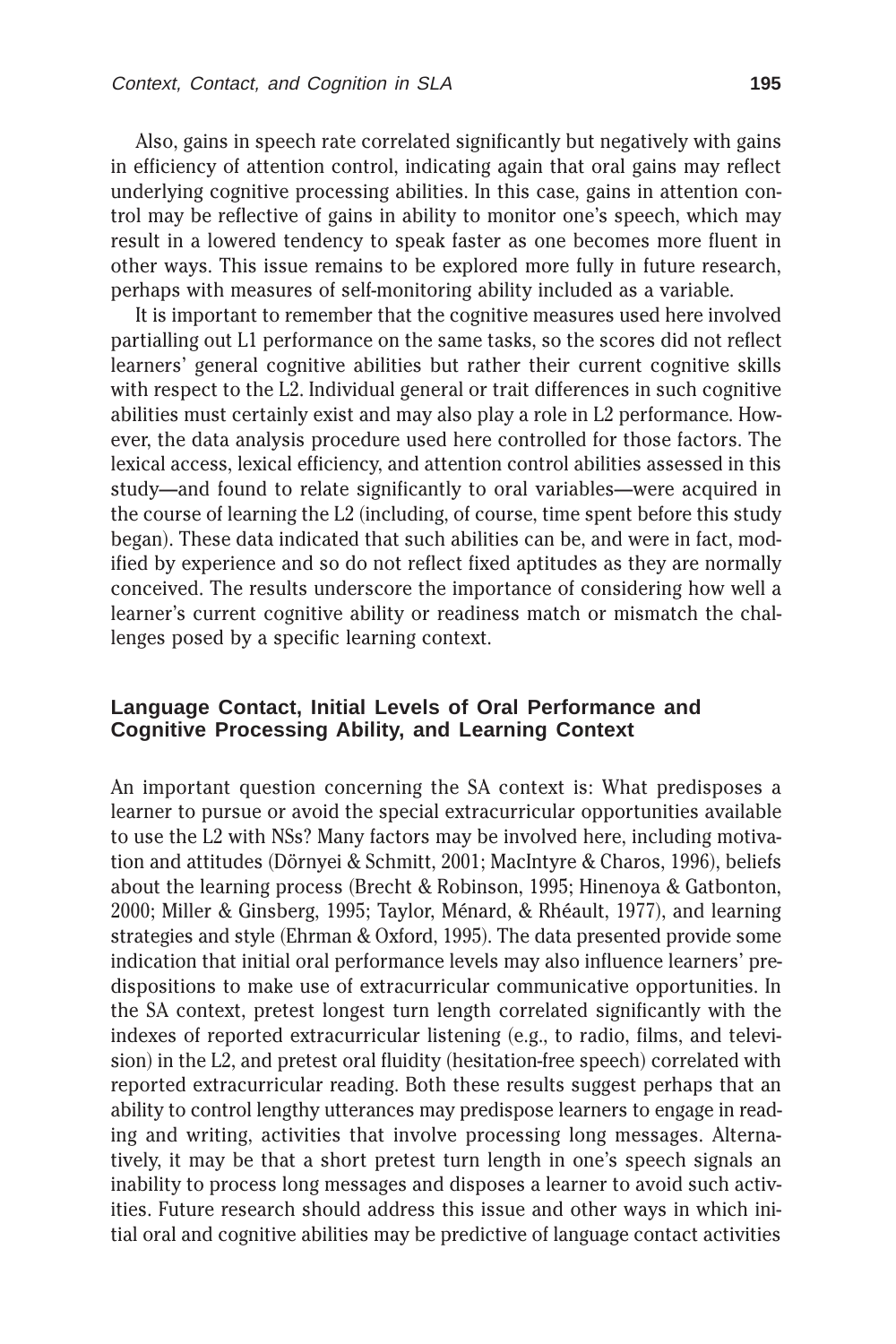that learners become engaged in, as these issues concern questions of fit between learner and context (e.g., the success of various recommendations in guides such as Paige, Cohen, Kappler, Chi, & Lassegard, 2002, may depend on the learner's readiness).

In conclusion, the larger picture provided by the results of this study may be summarized as follows. Different language-learning contexts can differentially lead to gains in oral performance, but the relationship between what a context offers and the nature of what an individual brings to the learning situation is both crucial and complex+ Contexts differ in terms of what learning opportunities they present. Learners differ in terms of how ready they are linguistically and cognitively to seize the opportunities provided and to benefit from them once they do. This study documents examples of these complex interactions. It remains for future studies to identify other cognitive and linguistic variables involved in the dynamic of context-learner interaction. As we gain more knowledge about this dynamic, it should become easier to make appropriate fits between learners and learning contexts and to better understand the potential influence of one context of learning compared to another on language acquisition success.

#### **NOTES**

1. The term *study abroad* also covers study of an L2 in a different linguistic region from one's home area within the same multilingual country—for example, Canadian English speakers from Ontario learning French in Quebec+

2. The participants could not be randomly assigned to the AH and SA conditions. This leaves open the possibility that some selection factors may have differentiated the two groups (e.g., attitudes toward L2 learning, learning strategies, readiness to engage in conversations, or communication strategies). However, as reported in the "Results" section, no significant differences were found on pretest measures of oral fluency or cognitive performance, and so it seems unlikely that selection factors affected the outcomes reported in this study+

#### **REFERENCES**

- Ackerman, P. L. (1988). Determinants of individual differences during skill acquisition: Cognitive abilities and information processing. *Journal of Experimental Psychology: General*, 117, 288–318.
- Ackerman, P. L. (1989). Individual differences and skill acquisition. In P. L. Ackerman, R. J. Sternberg,  $&$  R. Glaser (Eds.), *Learning and individual differences: Advances in theory and research* (pp. 165–217). New York: W. H. Freeman.
- Benjamini, Y., & Hochberg, Y. (2000). On the adaptive control of the false discovery rate in multiple testing with independent statistics+ *Journal of Educational and Behavioral Statistics*, *25*, 60–83+
- Berninger, V. W., Abbott, R. D., Billingsley, F., & Nagy, W. (2001). Processes underlying timing and fluency of reading: Efficiency, automaticity, coordination, and morphological awareness. In M. Wolf (Ed.), *Dyslexia, fluency, and the brain* (pp. 383–414). Timonium, MD: York Press.
- Brecht, R., Davidson, D. E., & Ginsberg, R. B. (1995). Predictors of foreign language gain during study abroad. In B. F. Freed (Ed.), *Second language acquisition in a study abroad context* (pp. 37–66). Amsterdam: Benjamins+
- Brecht, R., & Robinson, J. L. (1995). On the value of formal instruction in study abroad: Student reactions in context. In B. F. Freed (Ed.), *Second language acquisition in a study abroad context* (pp. 317–333). Amsterdam: Benjamins.
- Breiner-Sanders, K., Lowe, P., Miles, J., & Swender, E. (2000). ACTFL proficiency guidelines: Speaking, revised 1999. *Foreign Language Annals*, 33, 13-18.
- Carroll, J. B. (1981). Twenty-five years of research on foreign language aptitude. In K. C. Diller (Ed.), *Individual differences and universals in language learning aptitude* (pp. 83–118). Rowley, MA: Newbury House.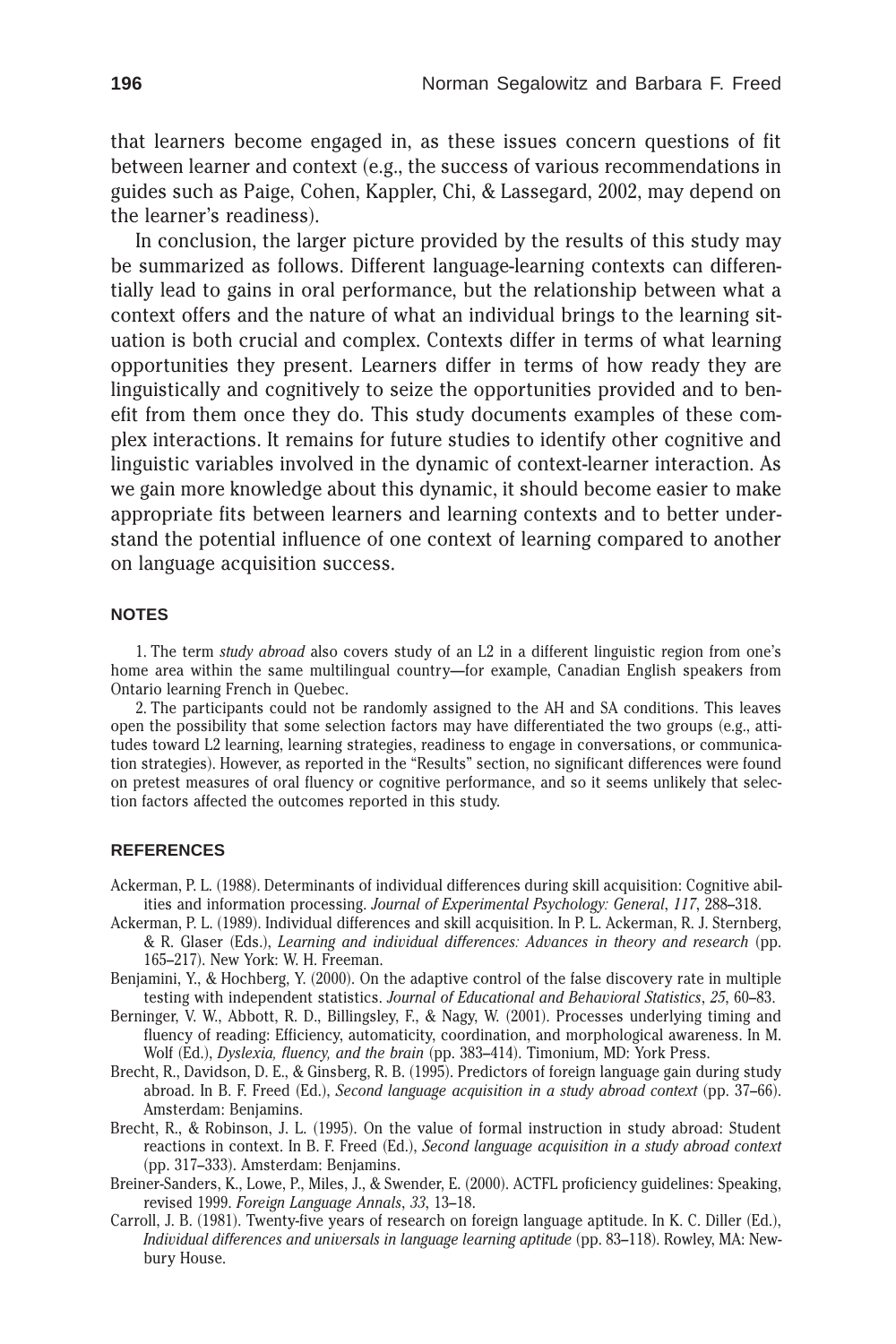- DeKeyser, R. M. (1991). Foreign language development during a semester abroad. In B. F. Freed (Ed.), *Foreign language acquisition and the classroom* (pp. 104–118). Lexington, MA: D. C. Heath.
- DeKeyser, R. M. (2001). Automaticity and automatization. In P. Robinson (Ed.), *Cognition and second language instruction* (pp. 125–151). New York: Cambridge University Press.
- Dörnyei, Z., & Schmitt, R. (Eds.). (2001). *Motivation and second language acquisition*. Honolulu: University of Hawai'i Press.
- Ehrman, M. E., & Oxford, R. L. (1995). Cognition plus: Correlates of language learning success. *Modern Language Journal*, *79*, 67–89+
- Frank, V. (1997, March). *Potential negative effects of homestay*. Paper presented at the Middle Atlantic Conference of the American Association for the Advancement of Slavic Studies, Albany, NY.
- Freed, B. F. (1995). What makes us think that students who study abroad become fluent? In B. F. Freed (Ed.), *Second language acquisition in a study abroad context* (pp. 123–148). Amsterdam: Benjamins.
- Harley, B., & Hart, D. (2002). Age, aptitude, and second language learning on a bilingual exchange. In P. Robinson (Ed.), *Individual differences and instructed language learning* (pp. 301–330). Amsterdam: Benjamins.
- Hinenoya, K., & Gatbonton, E. (2000). Ethnocentrism, cultural traits, beliefs, and English proficiency: A Japanese sample+ *Modern Language Journal*, *84*, 225–240+
- Johnson, K. (1996). *Language teaching and skill learning*. Oxford: Blackwell.
- Koponen, M., & Riggenbach, H. (2000). Overview: Varying perspectives on fluency. In H. Riggenbach (Ed.), *Perspectives on fluency* (pp. 5–24). Ann Arbor: University of Michigan Press.
- Lafford, B. (1995). Getting into, through, and out of a survival situation: A comparison of communicative strategies used by students studying Spanish abroad and "at home." In B. F. Freed (Ed.), *Second language acquisition in a study abroad context* (pp. 97-121). Amsterdam: Benjamins.
- Lapkin, S., Hart, D., & Swain, M. (1995). A Canadian interprovincial exchange: Evaluating the linguistic impact of a three-month stay in Quebec. In B. F. Freed (Ed.), *Second language acquisition in a study abroad context* (pp. 67–94). Amsterdam: Benjamins.
- Levelt, W. J. M. (1989). *Speaking: From intention to articulation*. Cambridge, MA: MIT Press.
- MacIntyre, P. D., & Charos, C. (1996). Personality, attitudes, and affect as predictors of second language communication+ *Journal of Language and Social Psychology*, *15*, 3–26+
- Magnan, S. S. (1986). Assessing speaking proficiency in the undergraduate curriculum: Data from French. *Foreign Language Annals*, 19, 429–438.
- Miller, L., & Ginsberg, R. B. (1995). Folk linguistic theories of language learning. In B. F. Freed (Ed.), *Second language acquisition in a study abroad context* (pp. 294–315). Amsterdam: Benjamins.
- O'Malley, J. M., & Chamot, A. U. (1990). *Learning strategies in second language acquisition*. New York: Cambridge University Press+
- Paige, R. M., Cohen, A., Kappler, B., Chi, J., & Lassegard, J. (2002). *Maximizing study abroad*. Minneapolis: University of Minnesota Press.
- Perfetti, C. A. (1985). *Reading ability*. Oxford: Oxford University Press.
- Quinlan, P. T. (1992). *Oxford psycholinguistic database*. Oxford: Oxford University Press.
- Robinson, P. (2002). Effects of individual differences in intelligence, aptitude, and working memory on adult incidental SLA. In P. Robinson (Ed.), *Individual differences and instructed language learn* $ing$  (pp. 211–266). Amsterdam: Benjamins.
- Ross, S., Yoshinaga, N., & Sasaki, M. (2002). Aptitude-exposure interaction effects on wh-movement violation detection by pre-and-post-critical period Japanese bilinguals. In P. Robinson (Ed.), *Individual differences and instructed language learning* (pp. 267–298). Amsterdam: Benjamins.
- Schmidt, R. (1992). Psychological mechanisms underlying second language fluency. *Studies in Second Language Acquisition*, *14*, 357–385+
- Segalowitz, N.  $(1997)$ . Individual differences in second language acquisition. In A, M, B, de Groot & J. Kroll (Eds.), *Tutorials in bilingualism* (pp. 85–112). Mahwah, NJ: Erlbaum.
- Segalowitz, N. (2000). Automaticity and attentional skill in fluent performance. In H. Riggenbach (Ed.), *Perspectives on fluency* (pp. 200–219). Ann Arbor: University of Michigan Press.
- Segalowitz, N. (2003). Automaticity and second language acquisition. In C. Doughty & M. Long (Eds.), *The handbook of second language acquisition* (pp. 382–408) Oxford: Blackwell.
- Segalowitz, N., & Hulstijn, J. (in press). Automaticity in bilingualism and second language learning. In J. F. Kroll & A. M. B. de Groot (Eds.), *Handbook of bilingualism: Psycholinguistic approaches*. Oxford: Oxford University Press.
- Segalowitz, N., O'Brien, I., & Poulsen, C. (1998). Evidence for a domain-specific component of attentional control in skilled performance. *Brain and Cognition*, 37, 129–132.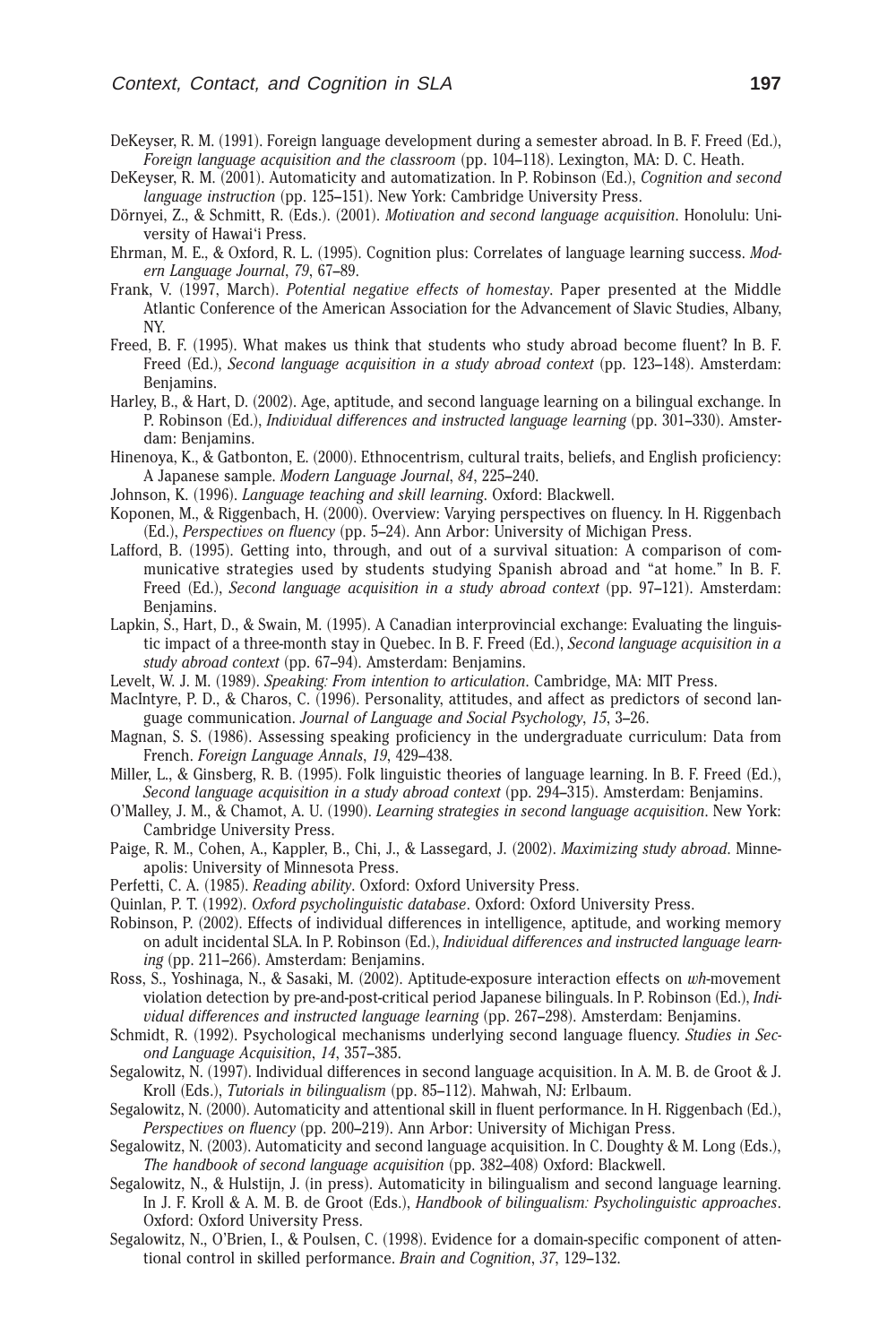- Segalowitz, N., & Segalowitz, S. (1993). Skilled performance, practice, and the differentiation of speed-up from automatization effects: Evidence from second language word recognition. *Applied Psycholinguistics*, *14*, 369–385+
- Segalowitz, S., Segalowitz, N., & Wood, A. G. (1998). Assessing the development of automaticity in second language word recognition. *Applied Psycholinguistics*, 19, 53–67.
- Shebilske, W., Goettl, B., & Regian, J. W. (1999). Executive control of automatic processes as complex skills develop in laboratory and applied settings. In D. Gopher & A. Koriat (Eds.), *Attention and performance XVII: Cognitive regulation of performance—Interaction of theory and application*  $(pp, 401-432)$ . Cambridge, MA: MIT Press.
- Skehan, P. (2002). Theorising and updating aptitude. In P. Robinson (Ed.), *Individual differences and instructed learning* (pp. 69–93). Amsterdam: Benjamins.
- Sternberg, R. J.  $(2002)$ . The theory of successful intelligence and its implications for languageaptitude testing. In P. Robinson (Ed.), *Individual differences and instructed language learning* (pp. 13–43). Amsterdam: Benjamins.
- Taylor, D. M., Ménard, R., & Rhéault, E. (1977). Threat to ethnic identity and second-language learning. In H. Giles (Ed.), *Language, ethnicity, and intergroup relations* (pp. 98–118). San Diego, CA: Academic Press.
- Wilkinson, S. (1998). Study abroad from the participants' perspective: A challenge to common beliefs. *Foreign Language Annals*, *31*, 23–39+

## APPENDIX A

## **STIMULUS WORDS USED IN THE LEXICAL ACCESS TASK**

#### **English**

| Animate:   | actor, adult, ant, bear, bee, bird, boy, bride, brother, cat, child, cow,<br>dancer, daughter, dentist, doctor, dog, duck, farmer, father, female,<br>girl, goat, horse, human, husband, judge, king, lady, maple, monkey,<br>mother, mouse, nephew, nurse, oak, parent, person, pig, rabbit, rat,<br>secretary, sheep, snake, son, student, teacher, tiger, tree, turtle, wife,<br>wolf, woman                             |
|------------|-----------------------------------------------------------------------------------------------------------------------------------------------------------------------------------------------------------------------------------------------------------------------------------------------------------------------------------------------------------------------------------------------------------------------------|
| Inanimate: | basket, belt, bench, bicycle, blanket, board, boat, book, building,<br>car, chair, chimney, clothes, comb, desk, dictionary, door, fireplace,<br>floor, garbage, ink, job, key, kitchen, knife, lamp, luggage, medal,<br>newspaper, pants, pencil, perfume, picture, pillow, plane, road, roof,<br>ship, sink, spoon, stamp, step, street, tape, television, tire, trophy,<br>truck, tunnel, umbrella, wall, wallet, window |

#### **Spanish**

Animate: *abeja*, *abuelo*, *amigo*, *árbol*, *bailarín*, *ballena*, *burro*, *caballo*, *camello*, *cantante*, *chico*, *conejo*, *cordero*, *cuñada*, *dama*, *doctora*, *esposa*, *estudiante*, *flor*, *gato*, *hermana*, *hermano*, *hijo*, *hombre*, *jirafa*, *león*, *madre*, *mono*, *mosca*, *mujer*, *niño*, *oso*, *padre*, *pájaro*, *patrón*, *perro*, *persona*, *rana*, *ratón*, *reina*, *rey*, *salmón*, *secretaria*, *señora*, *serpiente*, *sobrino*, *soldato*, *tigre*, *tío*, *tortuga*, *vaca*, *vendedor*, *zorro*